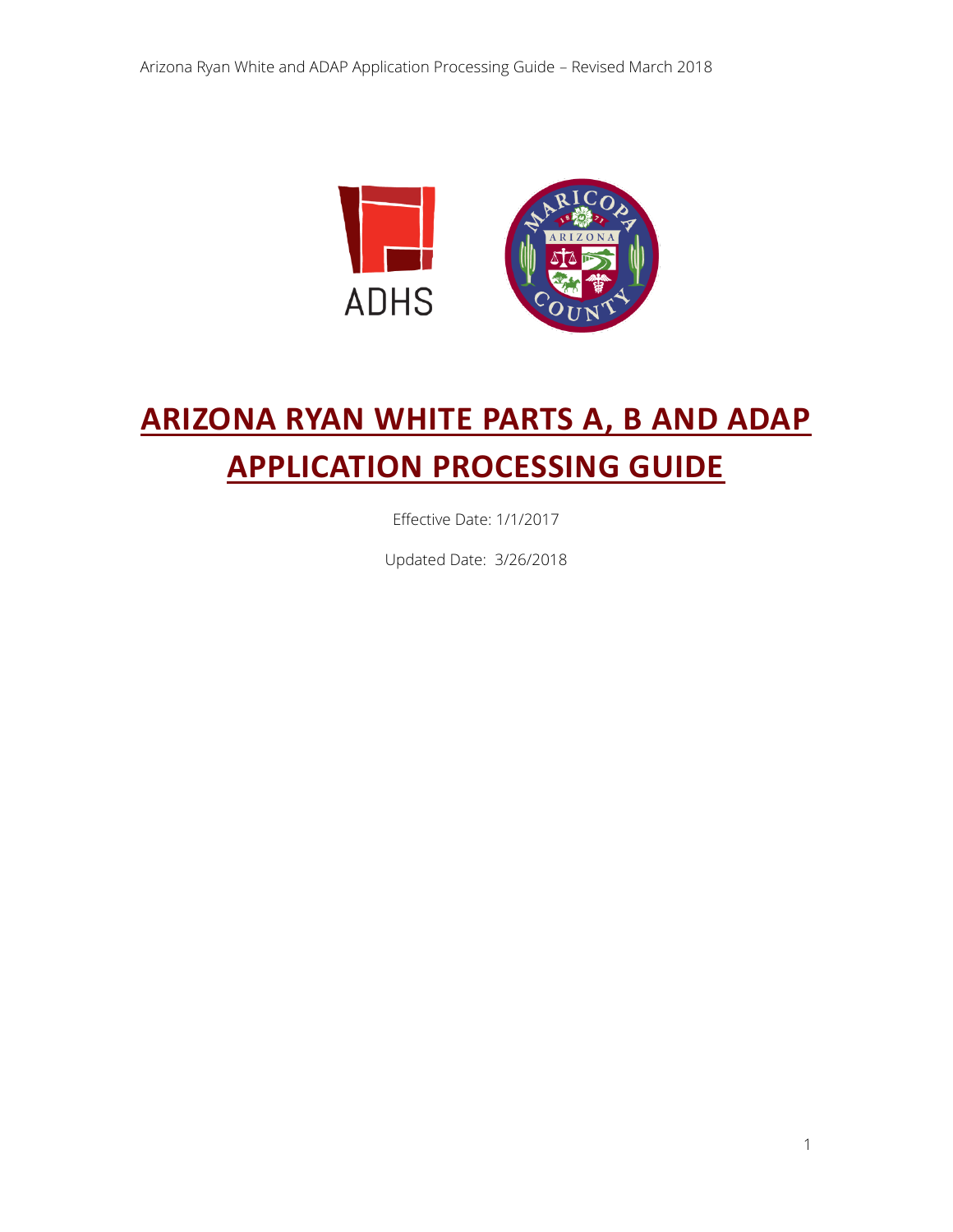## **CONTENTS**

| Page 5: Joint Release of Information (ROI) for Ryan White Part A, Ryan White Part B, ADAP and |  |
|-----------------------------------------------------------------------------------------------|--|
|                                                                                               |  |
|                                                                                               |  |
|                                                                                               |  |
|                                                                                               |  |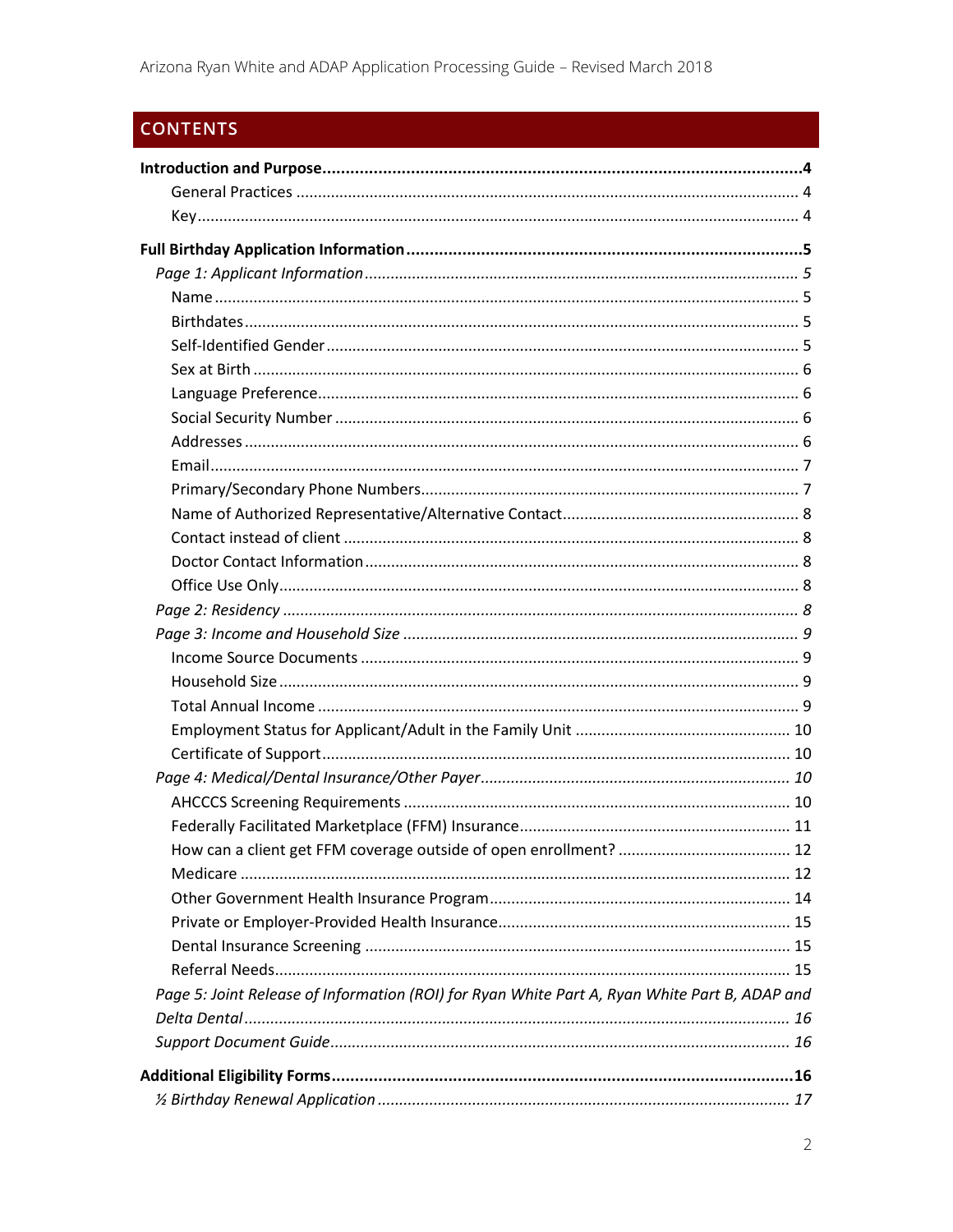| Medical Provider Page (MPP) - Required for New/Initial Clients Only 18 |  |
|------------------------------------------------------------------------|--|
|                                                                        |  |
|                                                                        |  |
|                                                                        |  |
|                                                                        |  |
|                                                                        |  |
|                                                                        |  |
|                                                                        |  |
|                                                                        |  |
|                                                                        |  |
|                                                                        |  |
|                                                                        |  |
|                                                                        |  |
|                                                                        |  |
|                                                                        |  |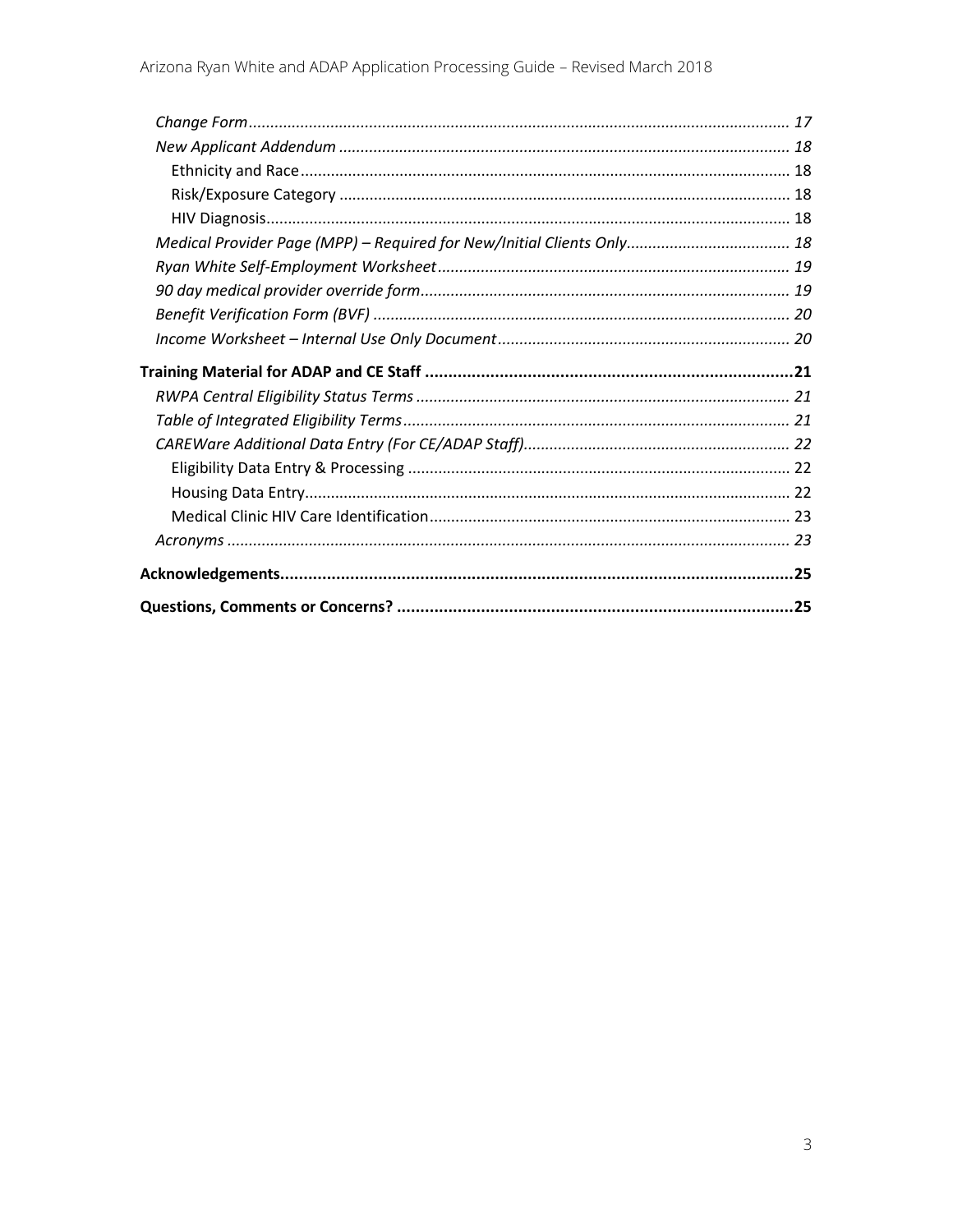## <span id="page-3-0"></span>**INTRODUCTION AND PURPOSE**

The joint application processing guide is a training tool which details how agency staff can complete the full Arizona Ryan White and ADAP application. This document does not review every field of the application, but focuses on the items where there have been past questions.

The most current applications and addendums can be found under the header "What are all the application forms?" at [http://azdhs.gov/preparedness/epidemiology-disease-control/disease](http://azdhs.gov/preparedness/epidemiology-disease-control/disease-integration-services/index.php#aids-drug-assistance-program-enroll)[integration-services/index.php#aids-drug-assistance-program-enroll.](http://azdhs.gov/preparedness/epidemiology-disease-control/disease-integration-services/index.php#aids-drug-assistance-program-enroll) 

The guide's purpose is to document and promote consistent interpretations of the full application among agency staff assisting clients with completing applications and the Maricopa and ADHS staff processing Ryan White and ADAP applications.

The full applications are completed at the start of Ryan White services, annually during the clients' birthday month, and/or when clients' re-enter Ryan White care. A short, half birthday attestation may be used for clients completing timely, half-birthday renewals. This guide does not detail the half-birthday attestation form. As needed, addendums will be requested.

This document was developed in partnership with the Arizona Department of Health Services Ryan White Part B Program/ADAP, Maricopa County Ryan White Part A Program and the Care Directions Central Eligibility Office for Ryan White Part A. This is a living document and will be reviewed and updated at least annually.

#### <span id="page-3-1"></span>**General Practices**

- Applications are valid six months from initial completion as dated on the signed Release of Information (ROI). All supporting documents must be from within the previous sixty (60) days of submission, unless noted otherwise in the application.
- Do not white out on any page or support document(s) for this application. With the exception of the ROI, if a mistake is made, draw a line through the error and initial the change. If a mistake is made on the ROI, please complete a new one. *Please note: The ROI is a legally binding document and cannot be altered in any manner.*

<span id="page-3-2"></span>**Key**

= Quality Check. These are items that we often get questions on. The quality check text will provide specific guidance about the expectation for completion.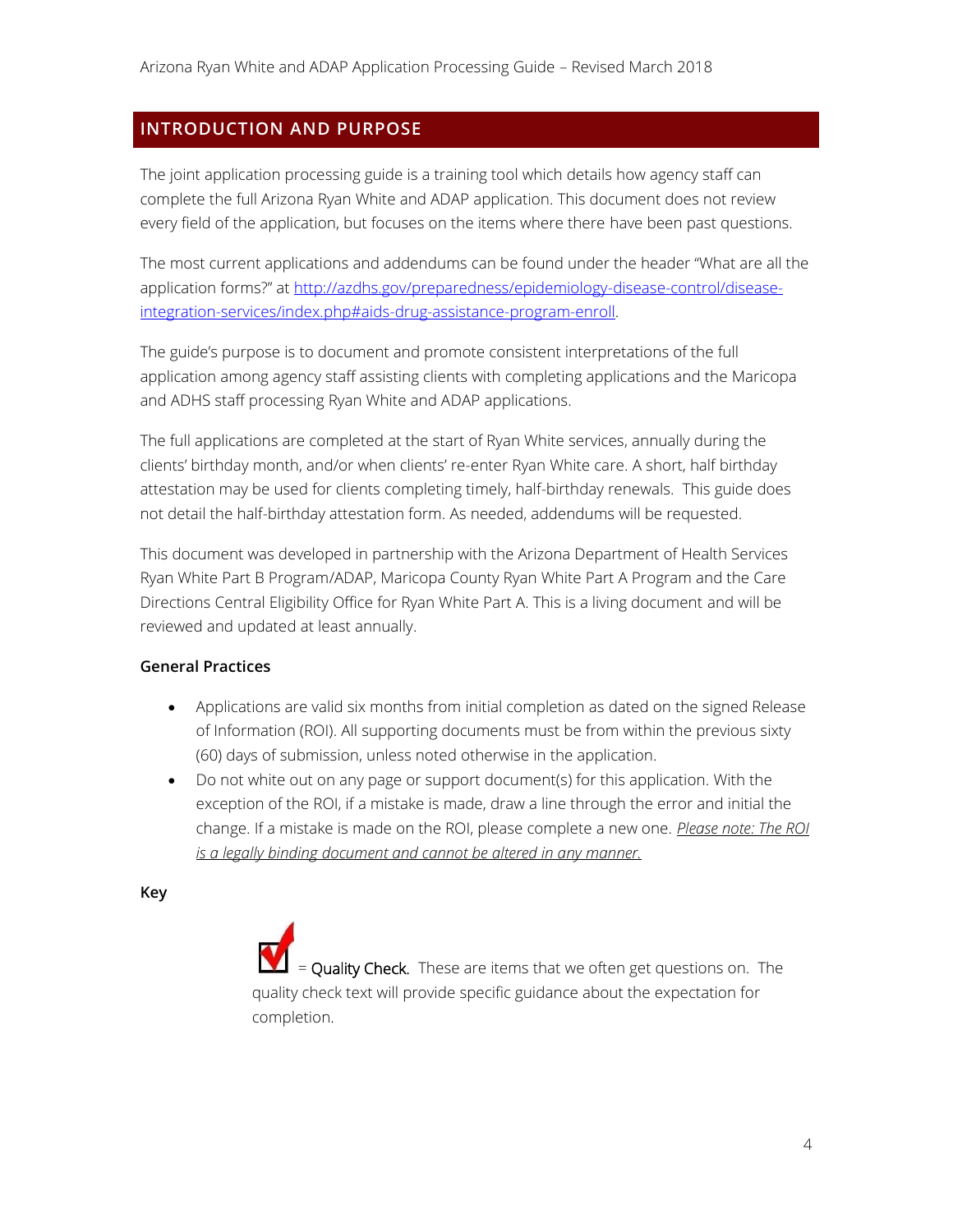= Action Items. Items with the action item image will require some action or additional paperwork.



= New Items. Items with the "New" image have been updated since the previous version of the processing guide. *Please take note of this symbol!*

## <span id="page-4-0"></span>**FULL BIRTHDAY APPLICATION INFORMATION**

The full application is required when a client enters Ryan White services, annually during the clients' birthday month, and/or when a client re-enters Ryan White services.

## <span id="page-4-1"></span>**Page 1: Applicant Information**

#### <span id="page-4-2"></span>**Name**

Use the client's legal name, as reflected on a driver's license or Social Security card (if available).



Place any nicknames in the A.K.A. box (i.e. Jimmy for James).

Do not enter special characters in names/on letters such as Müller. Apostrophes, hyphens and/or spaces are acceptable.

#### <span id="page-4-3"></span>**Birthdates**

Use the client's date of birth, as reflected on a driver's license or other proof of identity (if available).

 $\blacksquare$  For foreign documents, the months and days can be switched in the date order. If the client has birthdates that are different on their driver's license, defer to the "correct" date as identified by the client.

#### <span id="page-4-4"></span>**Self-Identified Gender**

This field refers to the client's self-reported gender identify. The field is required for HRSA reporting. We know that male, female and transgender does a limited job of capturing all the possible gender identifications and we have shared this feedback with HRSA. Since it is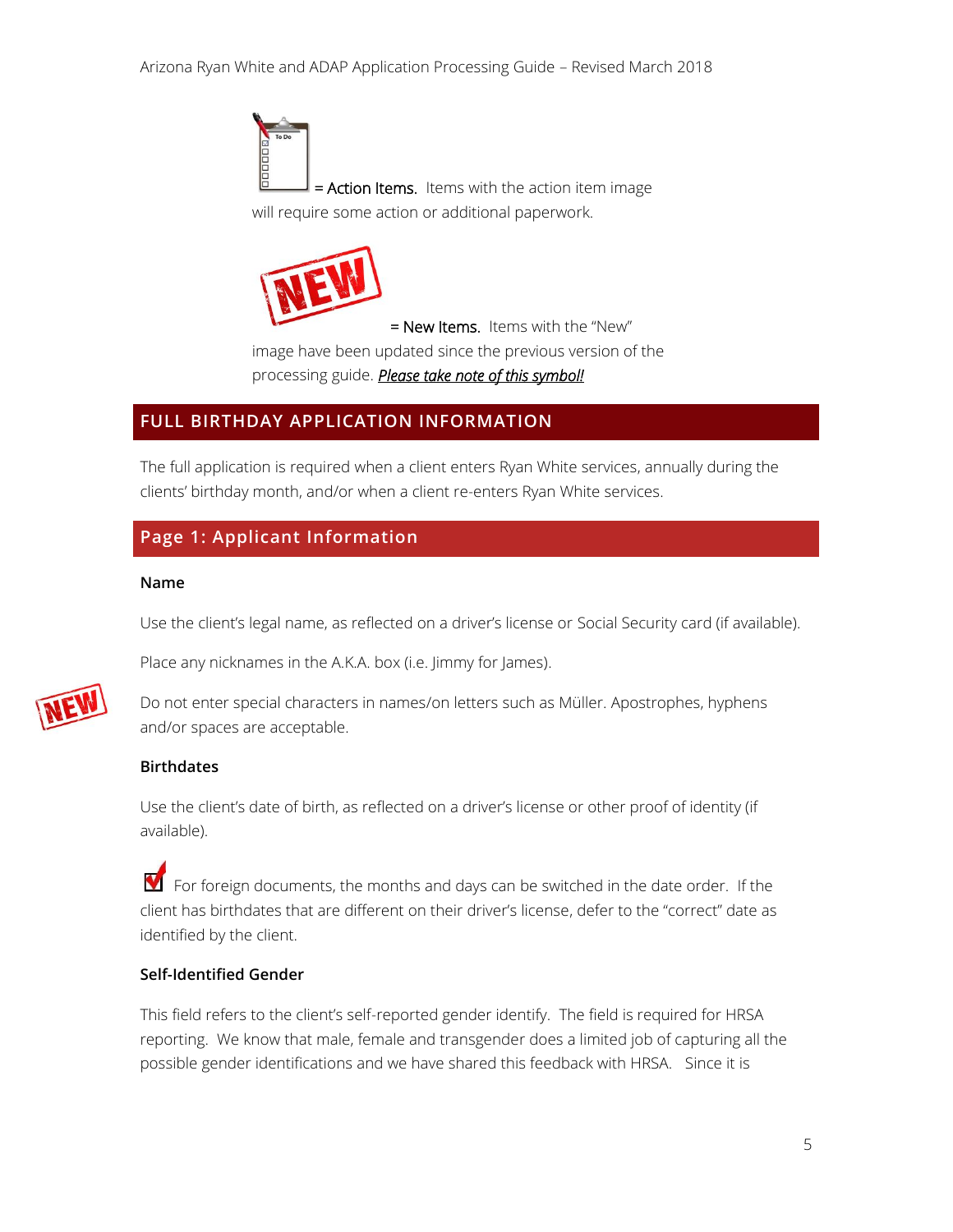mandated field, please guide the clients in selecting a gender that the client feels most closely reflects them.

#### <span id="page-5-0"></span>**Sex at Birth**

This field refers to the client's biological sex assigned at birth.

- Male
- Female

#### <span id="page-5-1"></span>**Language Preference**

Provide the client's language preference. Even if a client can speak English, if the client prefers to communicate and receive services in a different language, enter the preferred language.

#### <span id="page-5-2"></span>**Social Security Number**

 $\blacksquare$  Provide the client's Social Security number, if available. The SSN information is not used for eligibility determination. The SSN is only used to verify income, employer-sponsored benefits, AHCCCS eligibility (if applicable), and/or Medicare coverage.

If no Social Security number is available, leave this field blank. **Do not enter non-valid or expired Social Security numbers.**

#### <span id="page-5-3"></span>**Addresses**

The home/eligibility address must match the address on the residency documents. The home/eligibility address must be in the state of Arizona.



As a rule, the home/eligibility address is where the client lives. The home address cannot be a P.O. Box, *unless the client lives where the USPS has not assigned a physical address. (i.e. Native American Reservation).* If a residential address has NOT been assigned by the USPS and this has been verified by eligibility staff, a P.O. Box may be submitted, with residency attested by the client case manager or CE staff.

If the client is Homeless, check the "Homeless" box on the application. The client's casemanager agency may be used as the mailing address with the agency's permission.

 *Mailing address is not required* and may be different than the home/eligibility and/or shipping address and not match the residency document. Clients may use a P.O. Box for the mailing address. The mailing address is not required to be in the state of Arizona. Clients who do not provide a mailing address will not receive eligibility renewal applications nor mail regarding potential benefits from the RWPA Office and RWPA providers.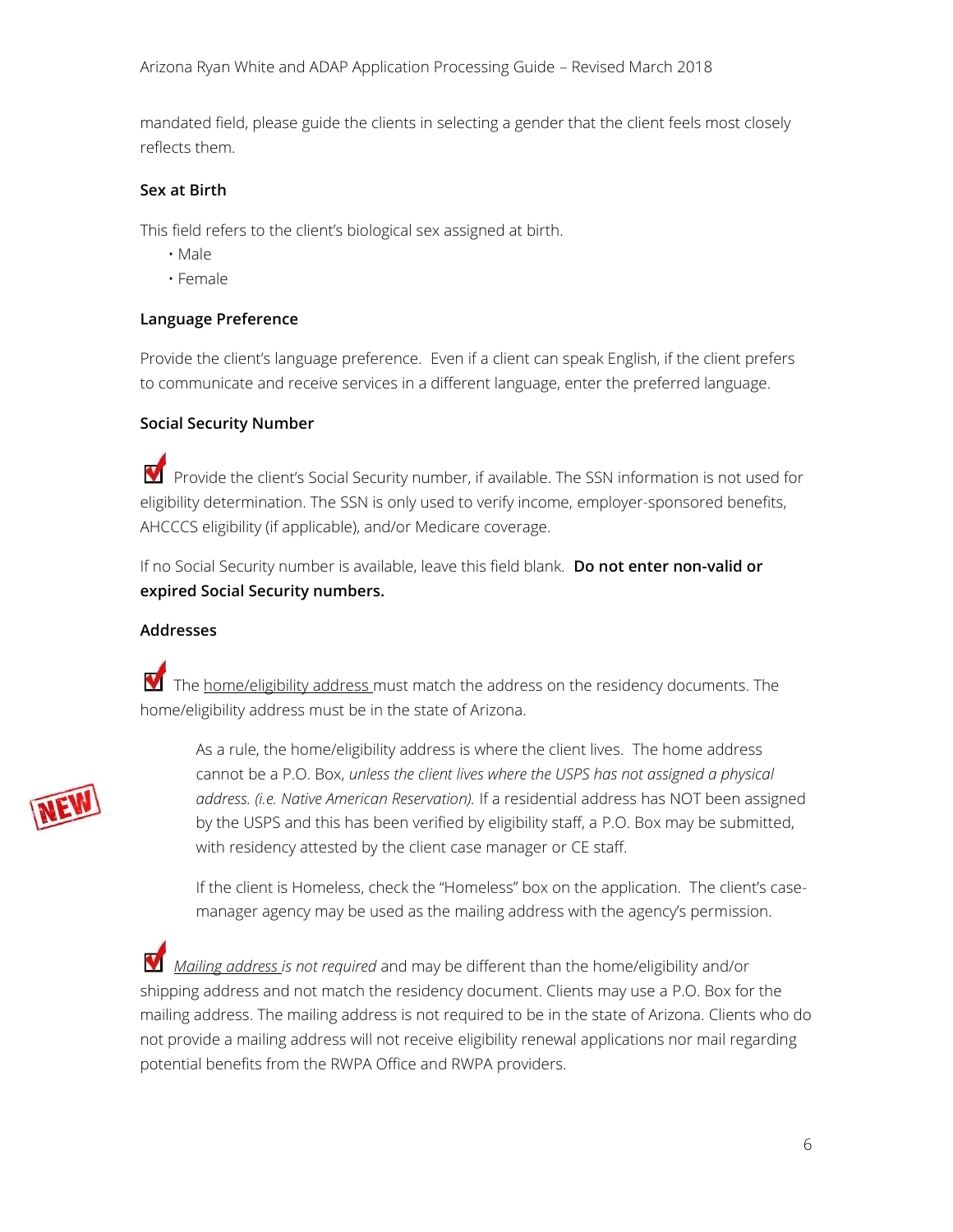

RWPB/ADAP only: Because of potential HIPAA violations, "General Delivery" is NOT an acceptable mailing or shipping address.

*Please note….If the client initials that s/he does not want mail from Ryan White or ADAP, client MUST provide a shipping address for medications only. No eligibility documentation, etc. will be sent to a shipping address.* 

*RWPB/ADAP only: Please complete the "OK to mail" section*

*ONLY use shipping address applies when clients have indicated s/he does not want mail from Ryan White or ADAP. The shipping address* may be different than the home/eligibility address and may not match the residency document. Clients may use a P.O. Box for the shipping address. Clients living on the reservations, and close to other states, may have a mailing and/or shipping address outside of Arizona. However, their home address must be in Arizona. Please note: ADAP 340B medications WILL NOT be shipped out of the State.

#### <span id="page-6-0"></span>**Email**

Please provide email if desired. Email section may be left blank. Make sure to indicate if it is OK to receive e-mail.

#### <span id="page-6-1"></span>**Primary/Secondary Phone Numbers**

 $\blacksquare$  A primary phone number must be provided for ADAP clients. ADAP and their contracted 340B pharmacy require an active phone to call clients about medication pickups and shipping. ADAP also calls clients to remind them about upcoming or past due ADAP applications.

If the client has no phone, they can use the case manager's phone number and mark the type as "other" with the case manager's permission.

## **A phone number is not required for RWPA & RWPB only clients but is encouraged in order to facilitate communication between clients and providers.**

**Regarding messages -** Please complete the "OK to leave message" checkbox. Not being able to leave a message can create medication delays due to the inability to contact the client.

*It is the expectation of the Ryan White Parts A/B and ADAP that any and all client messages are discreet.*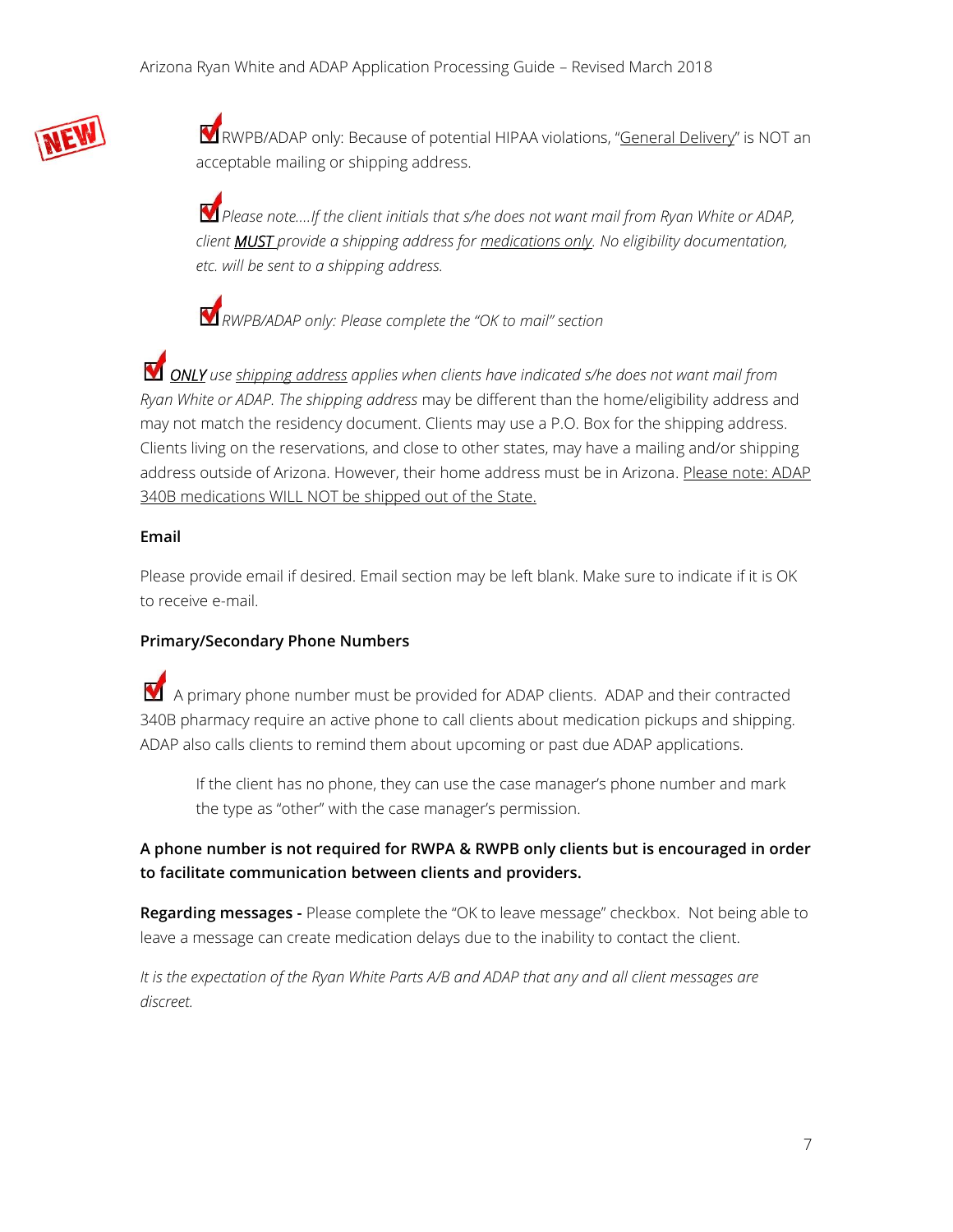#### <span id="page-7-0"></span>**Name of Authorized Representative/Alternative Contact**

 $\blacksquare$  The intent of this field is to identify other parties (i.e. partner, family member, etc.) for whom the program can talk to about applications, retention reminders, etc. *If the individual is not listed as aware of status, DO NOT discuss anything with caller. This is a HIPAA violation.* 

#### <span id="page-7-1"></span>**Contact instead of client**

The intent of this field is to identify if RWPA/ADAP should follow up directly with the client or the case manager.

Yes  $\rightarrow$  Eligibility staff will follow up with the case manager identified in the application regarding any missing documents. The case manager would then communicate with the client to complete and submit any requested items.

No  $\rightarrow$  Eligibility staff will follow up directly with the client. RWPA/ADAP will record client communications in any active referrals from the agency. However RWPA/ADAP will not send additional notifications to the case management agency regarding the status of the application.

#### <span id="page-7-2"></span>**Doctor Contact Information**

The intent of this field is to identify the client's Medical Provider if answers for medical questions are necessary (i.e. Viral Load, allergies, etc.). This is the Medical Provider RWPA/ADAP will contact for current labs, etc. Also, in case of any medication allergies/interaction, the contract pharmacy will also reach out to this Medical Provider.

#### <span id="page-7-3"></span>**Office Use Only**



RWPB Providers: Please complete the "application type" and "applicant is applying for" section for RWPB, ADAP & Delta Dental referrals. This will ensure that referrals are routed correctly. Referrals will not be assigned if this area is blank or unanswered.

Please note: RWPA CE is required to complete the entire section.

## <span id="page-7-4"></span>**Page 2: Residency**

#### **Only ONE proof of residency required!**

The residency support document must be from within the approved date range described in the application **and** include the client name and address. The address on this support documents must match the home address identified in the application.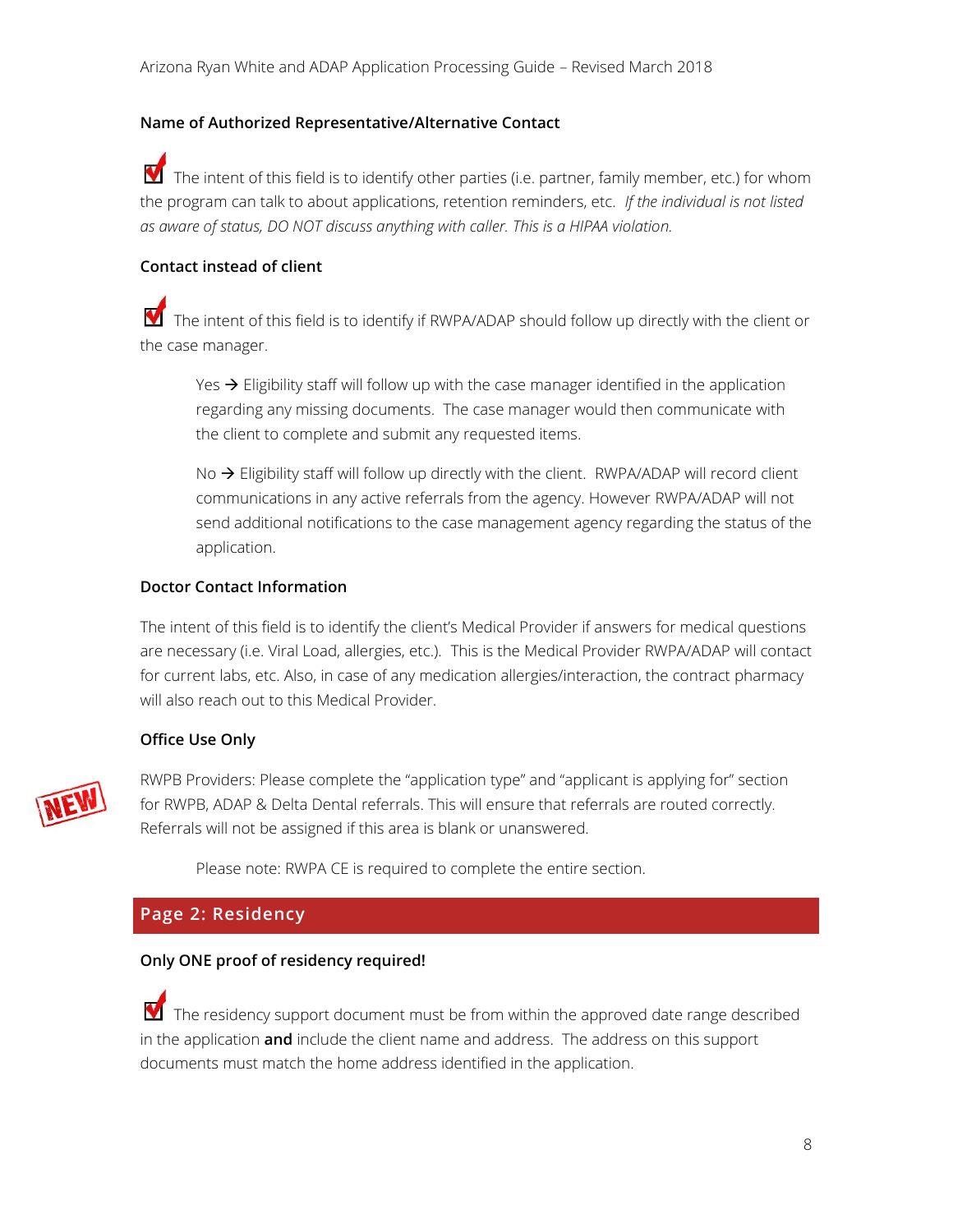P.O. Box cannot be the home address, unless the client lives where the USPS has not assigned a physical address. (i.e. Native American Reservation).

Residency Attestation or Attestation of Homelessness is included in the application. These must be completed if the "attestation of residency or homelessness from a social…" box is checked.

## <span id="page-8-0"></span>**Page 3: Income and Household Size**

The Ryan White Part B and ADAP program income limits are set to 400% of the federal poverty level. *If the client is above the 400% FPL, please submit the application to ADAP only as exceptions can be considered on a case-by-case basis.* 

The Ryan White Part A Program limits are set by the Phoenix EMA Planning Council and can be found at: [http://www.maricopa.gov/rwpa/docs/cs/PP150325MenuofServices.pdf.](http://www.maricopa.gov/rwpa/docs/cs/PP150325MenuofServices.pdf)

CAREWare federal poverty limit calculation is the benchmark for determining federal poverty level status. There is a delay between release of the federal poverty limit amounts and implementation in CAREWare. The CAREWare calculation will be used throughout the year.

MAGI guidelines are used to determine household size and income. Refer to MAGI guidelines at <https://www.healthcare.gov/income-and-household-information/income/> for more information.

V If a client has income from SSDI, the client will get Medicare after two years of SSDI checks. Inquire as to the date the client began or will begin SSDI benefits.



If a client has income from SSI, the client should be enrolled in AHCCCS.

#### <span id="page-8-1"></span>**Income Source Documents**



Copies of all applicable income from identified sources and household members must be provided.

Self Employed Clients – Must complete the self-employed worksheet found in the addendums.

#### <span id="page-8-2"></span>**Household Size**

Household size includes the client, spouse, biological, adopted and step-children even if the client doesn't file taxes. If the client files taxes, qualified relatives that are claimed on taxes are also included in the household.

#### <span id="page-8-3"></span>**Total Annual Income**

Completion of the annual income will give the assister a sense of clients' eligibility for Ryan White programs. When the applications are received, ADAP and the RWPA CE Office utilize a standard worksheet to calculate the annual income based on the support documents provided. If not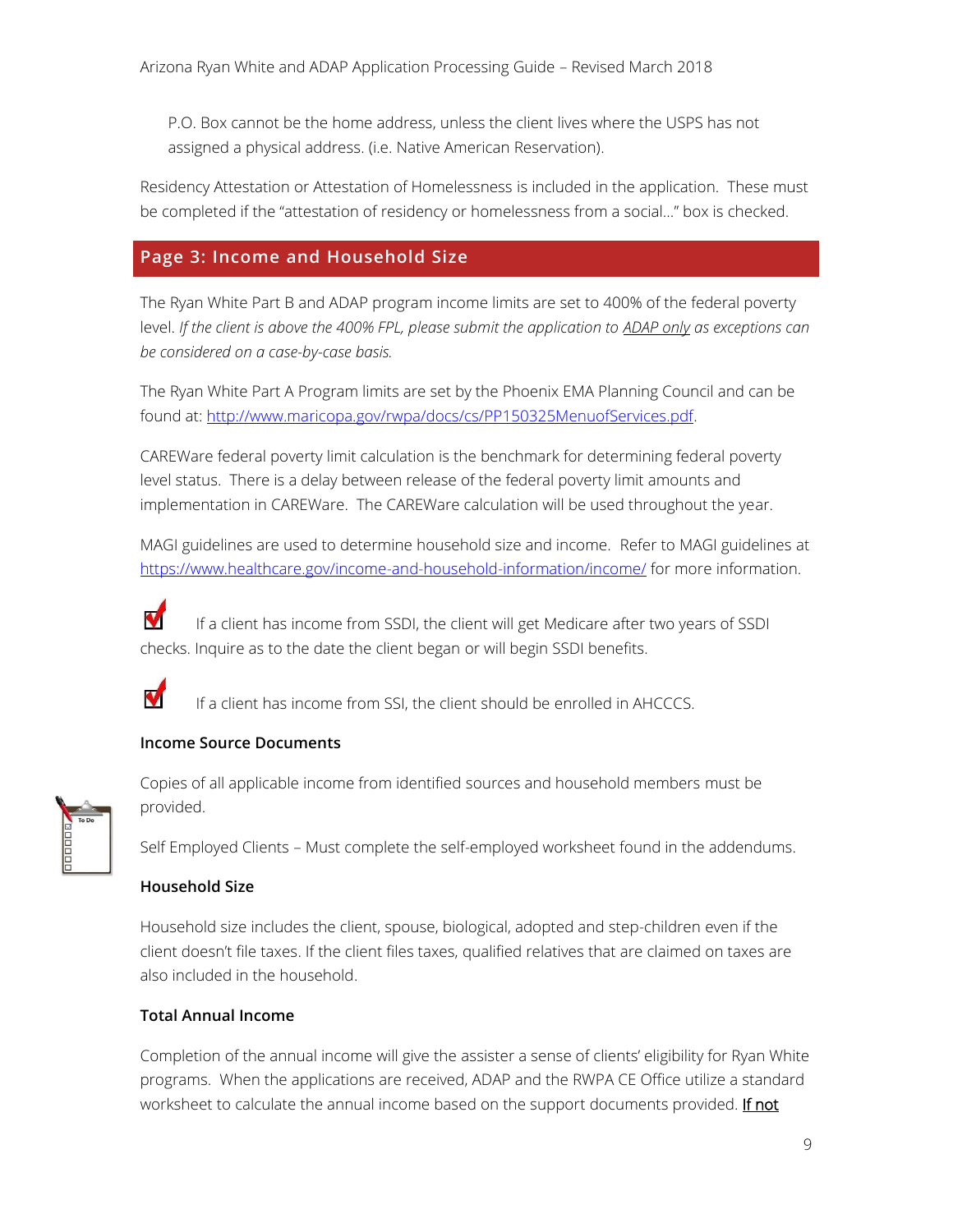## previously completed and submitted, a copy of this worksheet must be completed by Eligibility staff and included in all referrals.

*Income from dependents under 18 years old must be reported and will be evaluated to determine if it is to be included in the household income.*

#### <span id="page-9-0"></span>**Employment Status for Applicant/Adult in the Family Unit**

These fields are used to identify and document the need for any additional insurance screening requirements. The fields are included in the income section because they are tied to income sources.

## <span id="page-9-1"></span>**Certificate of Support**

If the client identifies in the certificate of income that they are receiving assistance for obtaining food, water, housing and clothing from an entity, they must provide a letter of support OR the assisting party can sign the certificate of support.

## <span id="page-9-2"></span>**Page 4: Medical/Dental Insurance/Other Payer**

Ryan White Programs are the payer of last resort. This section of the application helps to document the efforts to screen and enroll clients into available cost effective health plans.

The Ryan White Programs and/or ADAP can support client enrollment in health insurance. Health insurance can help pay for services above and beyond what Ryan White direct services can provide. For example, health insurance can help pay for emergency-room visits and inpatient care.

Clients can still get Ryan White funded case management and other Ryan White services (with no other payer) when the client is enrolled in health insurance. When enrolled in insurance, clients are generally excluded from Ryan White funded primary medical care, mental health and substance abuse services.

#### <span id="page-9-3"></span>**AHCCCS Screening Requirements**

If the client is not enrolled in AHCCCS and the household income appears to be less than 150% FPL regardless of citizenship, an AHCCCS determination is required.

As a reminder, clients presenting as potentially categorically ineligible with income below 150% FPL are asked to apply for AHCCCS. This is to ensure at a minimum the client has emergency room availability through the AHCCCS Federally Emergency Services (FES) program.

Effective November 1, 2016, if the client is over 150% of the federal poverty level, an AHCCCS denial is not required; check the "Not Applicable" box and note "over income."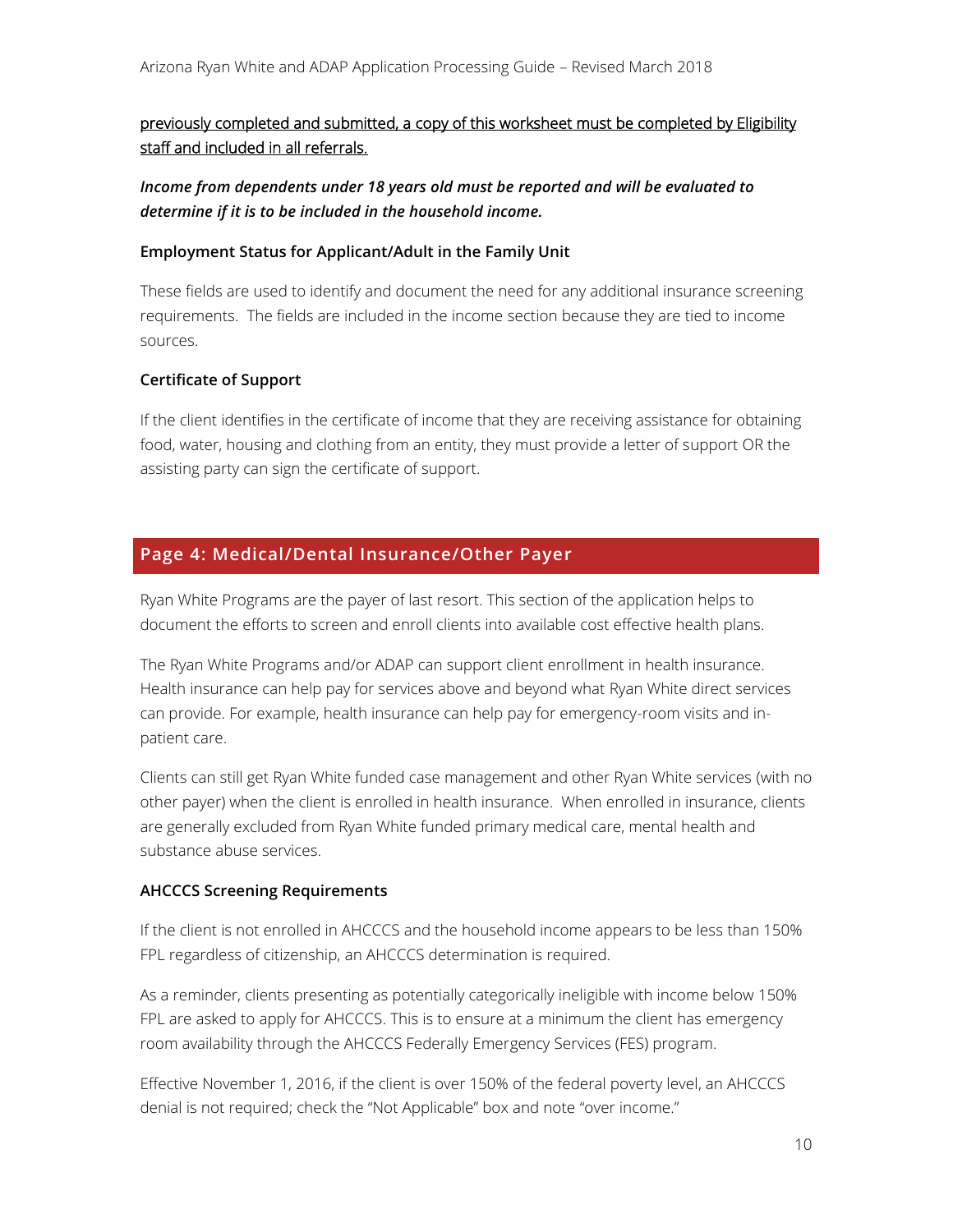If a client on Medicare has a denial for SLMB or QI-1 this can serve as an AHCCCS plan denial.



**If a client is receiving SSDI and is working, client will need to apply AHCCCS as s/he may be eligible for AHCCCS Freedom to Work program. Please refer to <https://www.azahcccs.gov/Members/GetCovered/Categories/workingdisabled.html> for more information on AHCCCS Freedom to Work program.** 

If a client's household includes children or disabled dependents, regardless of household income, client should apply for AHCCCS.

Clients without an AHCCCS determination will be given "pre-approved" status until a determination is obtained.

#### **ACTION REQUIRED:**

For the CE Office, look up the client in the AHCCCS verification system; print the results and add to the application documents.

#### <span id="page-10-0"></span>**Federally Facilitated Marketplace (FFM) Insurance**

If the client's income is over 138% FPL and the client does not have Medicaid, Medicare or other affordable private coverage, the client is likely FFM eligible. For the RWPA CE Office, assist with enrollment. For ADAP/RWPB….the Case Manager will need to provide the current FFM enrollment information to the client so they know how to apply.

If the client's income is under 138% FPL and the client does not qualify for AHCCCS due to citizenship status (e.g. Lawful Permanent Resident for less than 5 years; non-citizen legally present) and the client does not have affordable private coverage, the client may be FFM eligible. For the RWPA CE Office assist the client with enrollment. For ADAP/RWPB….the Case Manager will need to provide the current FFM enrollment information to the client so they know how to apply.

Clients that are eligible for FFM health insurance will be contacted and provided detailed enrollment information at the beginning of open enrollment. Open enrollment typically begins in November and ends at the end of December. *Open enrollment is subject to change.*

Clients may be eligible for a private or Marketplace special enrollment period dependent on a qualifying life event.

If the client was enrolled in the FFM in the prior year and ADAP paid premiums for 3 or more months, the client must provide current Federal taxes at the first birthday or half-birthday renewal after April 15<sup>th</sup>.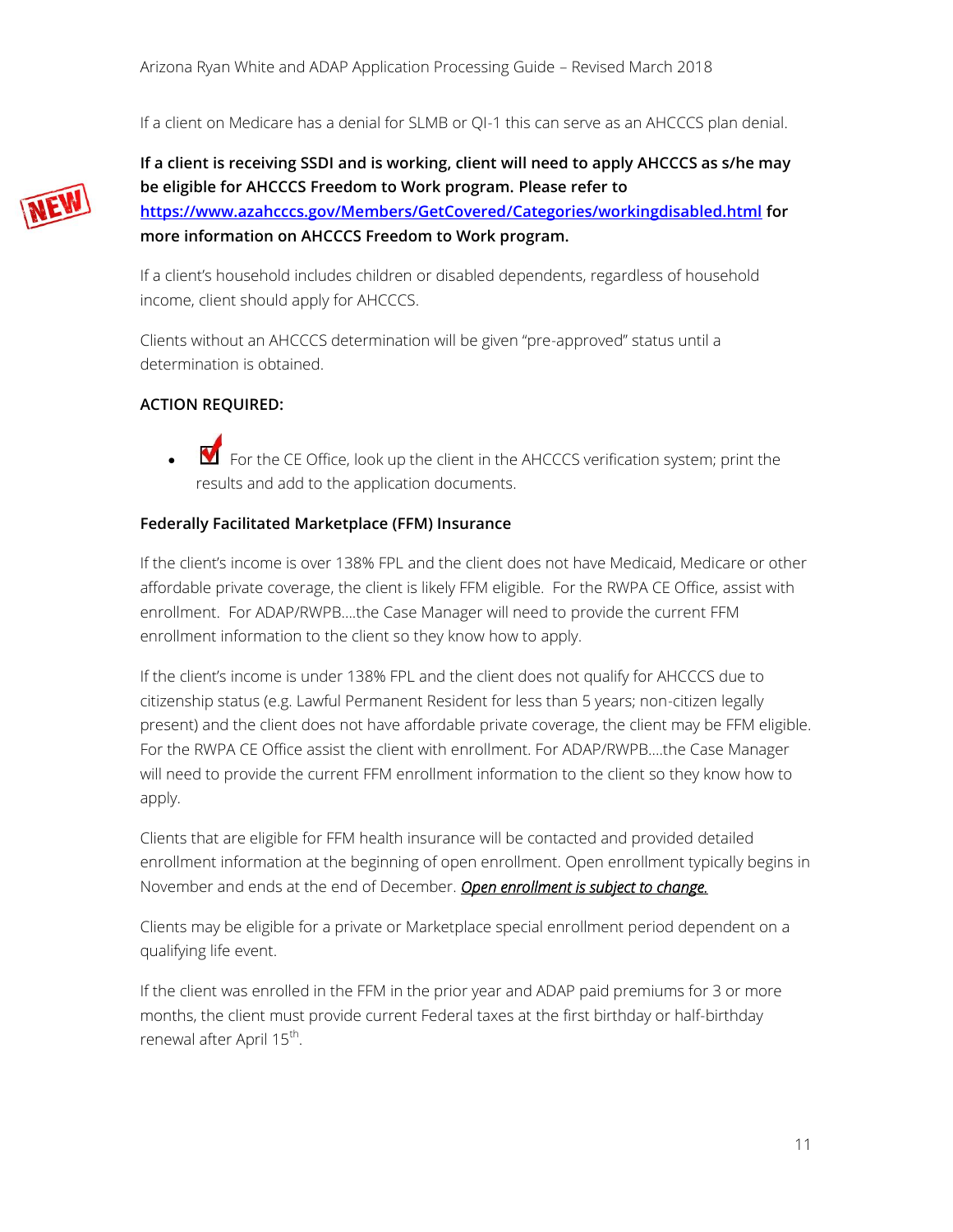#### <span id="page-11-0"></span>**How can a client get FFM coverage outside of open enrollment?**

Outside open enrollment, clients can enroll in most private or Marketplace insurance only if they have certain life events that give them a special enrollment period. These include:

- Getting married;
- Having, adopting, or placement of a child;
- Permanently moving to a new area that offers different health plan options:
- Losing other health coverage (for example due to a job loss, divorce, loss of eligibility for Medicaid or CHIP, expiration of COBRA coverage, or a health plan being decertified);
	- o Note: Voluntarily quitting other health coverage or being terminated for not paying your premiums is not considered loss of coverage. Losing coverage that is not [minimum essential coverage](https://www.healthcare.gov/glossary/minimum-essential-coverage) is also not considered loss of coverage.
- For people already enrolled in Marketplace coverage, having a change in income or household status that affects eligibility for tax credits or cost-sharing reductions.

Most special enrollment periods are only for the 60 days prior to the date of the qualifying life event.

If the client is ADAP eligible, submit the FFM enrollment documents/invoice to SAAF for premium payment

If the client is not yet ADAP eligible, RWPA/RWPB may be able to assist with the first premium; refer the client to a case manager.

#### <span id="page-11-1"></span>**Medicare**

 $\blacksquare$  Please check if the client was EVER enrolled in Medicare. Individuals who previously had coverage may still have some coverage even though they don't think they do. Special enrollment periods exist for Medicare. Please check to see if a potential Medicare enrollee may qualify.

If available, clients enrolled in Medicare should provide a copy of the following cards:

- Part D Prescription coverage
- Part C Plan (a.k.a. "Medicare Advantage Plan" a combination of Part A, B & D)
- Medicare Supplemental Plan Card
- Part A and B "Red, White and Blue Card"

#### **Documenting Medicare Part D Extra Help/Low Income Subsidy (LIS)**

For clients using ADAP, LIS determination is required every 2 years (based on the year, not the month) during their birthday renewal. If the client is enrolled in QMB, SLMB or QI-1, the client is auto-enrolled in LIS and therefore a QMB/SLMB/QI-1 approval is proof of LIS enrollment.

## **Effective November 8, 2016 LIS determinations are only required for Medicare enrollees/applicants with documented income below 175% Federal Poverty Level (FPL).**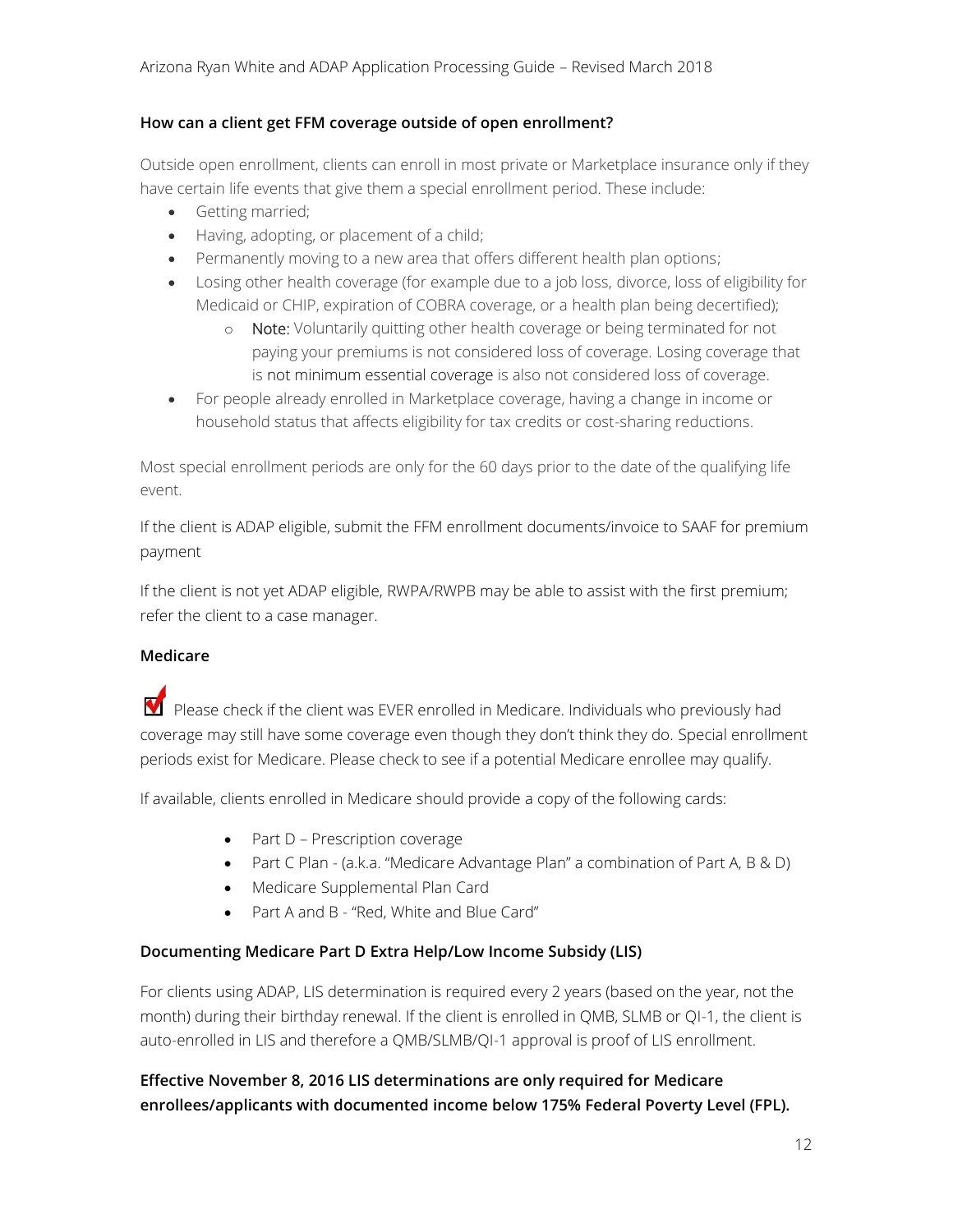**If a client is receiving a subsidy (full, 25%, 50%, 75%),** you can perform an LIS look-up on Medicare.gov, take a screen shot of the search screen (image 1), the screen that shows the LIS Status (image 2), and the 'additional information' page as shown below (image 3). In all screen shots the date the look up was performed must be legible.

If a client is not receiving a subsidy, this look up may only be used if the date provided is within the 5 months prior to the client's birthday month; If the dates are outside of this range, the client must re-apply for LIS and provide proof of application for ADAP eligibility. If the date is beyond 5 months, or no date is present, client must apply for LIS if income is below 175% FPL.



Image 1: Screenshot of the Search with legible date:

Image 2: Sample Screen with LIS status and legible date:

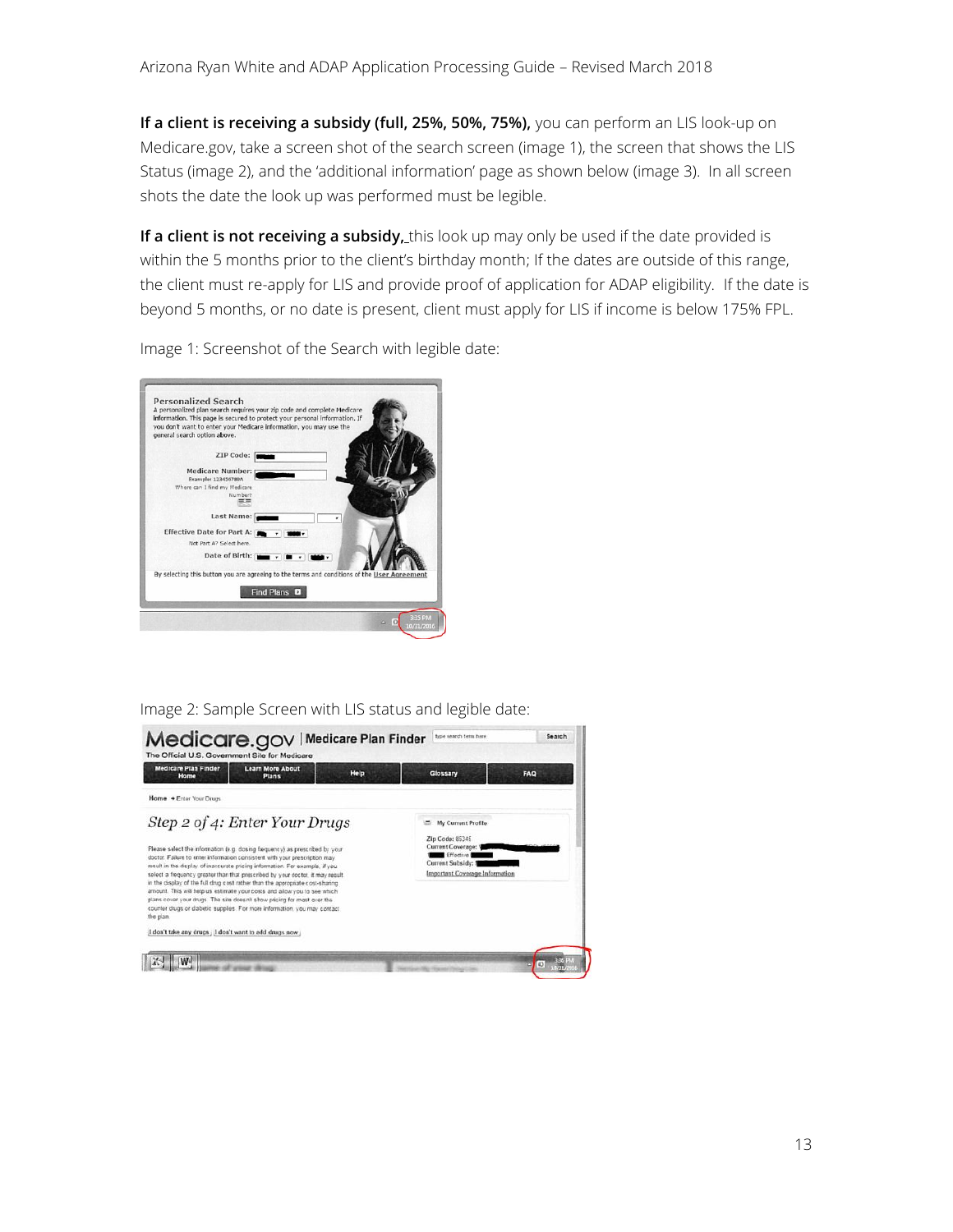Image 3: Additional information with legible screenshot:

| Medicare.gov                                                                                          |                                                                                                                                                                                                                                                                     | El Close window                                        |
|-------------------------------------------------------------------------------------------------------|---------------------------------------------------------------------------------------------------------------------------------------------------------------------------------------------------------------------------------------------------------------------|--------------------------------------------------------|
| The Official U.S. Government Site for Medicare                                                        |                                                                                                                                                                                                                                                                     | $E1$ Print                                             |
|                                                                                                       |                                                                                                                                                                                                                                                                     |                                                        |
| Our records show that you are currently enrolled in 1<br>(868) 550-5252 to speak to a representative. | happy with your current coverage, you do not need to do anything to keep it. For more information about your current plan, call                                                                                                                                     | which is a Medicare prescription drug plan. If you are |
|                                                                                                       | Our records show that you currently with the lextra help, which pays for Medicare prescription drug coverage. You can apply<br>for Extra Help at any time by filling out and mailing an application to the Social Security Administration (SSA). You can also apply |                                                        |
| online at www.ssa.gov.                                                                                |                                                                                                                                                                                                                                                                     |                                                        |
|                                                                                                       |                                                                                                                                                                                                                                                                     |                                                        |
|                                                                                                       | $\Box$<br>Close                                                                                                                                                                                                                                                     |                                                        |
|                                                                                                       |                                                                                                                                                                                                                                                                     |                                                        |
|                                                                                                       |                                                                                                                                                                                                                                                                     |                                                        |
|                                                                                                       |                                                                                                                                                                                                                                                                     |                                                        |
|                                                                                                       |                                                                                                                                                                                                                                                                     |                                                        |
| Back to Top -                                                                                         |                                                                                                                                                                                                                                                                     | Close window                                           |

Clients without a low income subsidy determination will be given "pre-approved" status for ADAP until a determination is obtained.

#### **ACTION REQUIRED:**

- If Medicare Part A and/or B eligible, client must enroll/choose in a plan for Medicare Part D.
- Please contact the ADAP or CE Office for any questions about Medicare look ups or Medicare requirements.

#### <span id="page-13-0"></span>**Other Government Health Insurance Program**

Veteran's Affairs and Indian Health Services are *not* considered other payers for Ryan White services, per HRSA guidance. Clients can access Ryan White and Veteran's Affairs and/or Indian Health Services at the same time.

However, if the client is also eligible for AHCCCS, FFM or employer coverage, the AHCCCS, FFM or employer coverage would be considered an "other payer" ahead of Ryan White for medical, mental health, substance abuse and medications.

- Indian Health Services and Veteran's Affairs clients are required to enroll in employer's insurance, if available.
- Clients with other governmental health insurance programs (i.e. IHS or VA) will also need to apply for AHCCCS if their documented income is below 150% FPL.
- ADAP requires Marketplace screening and enrollment for VA and IHS enrolled ADAP clients.
- ADAP Assist services *cannot be coordinated* with/at VA or IHS services/facilities.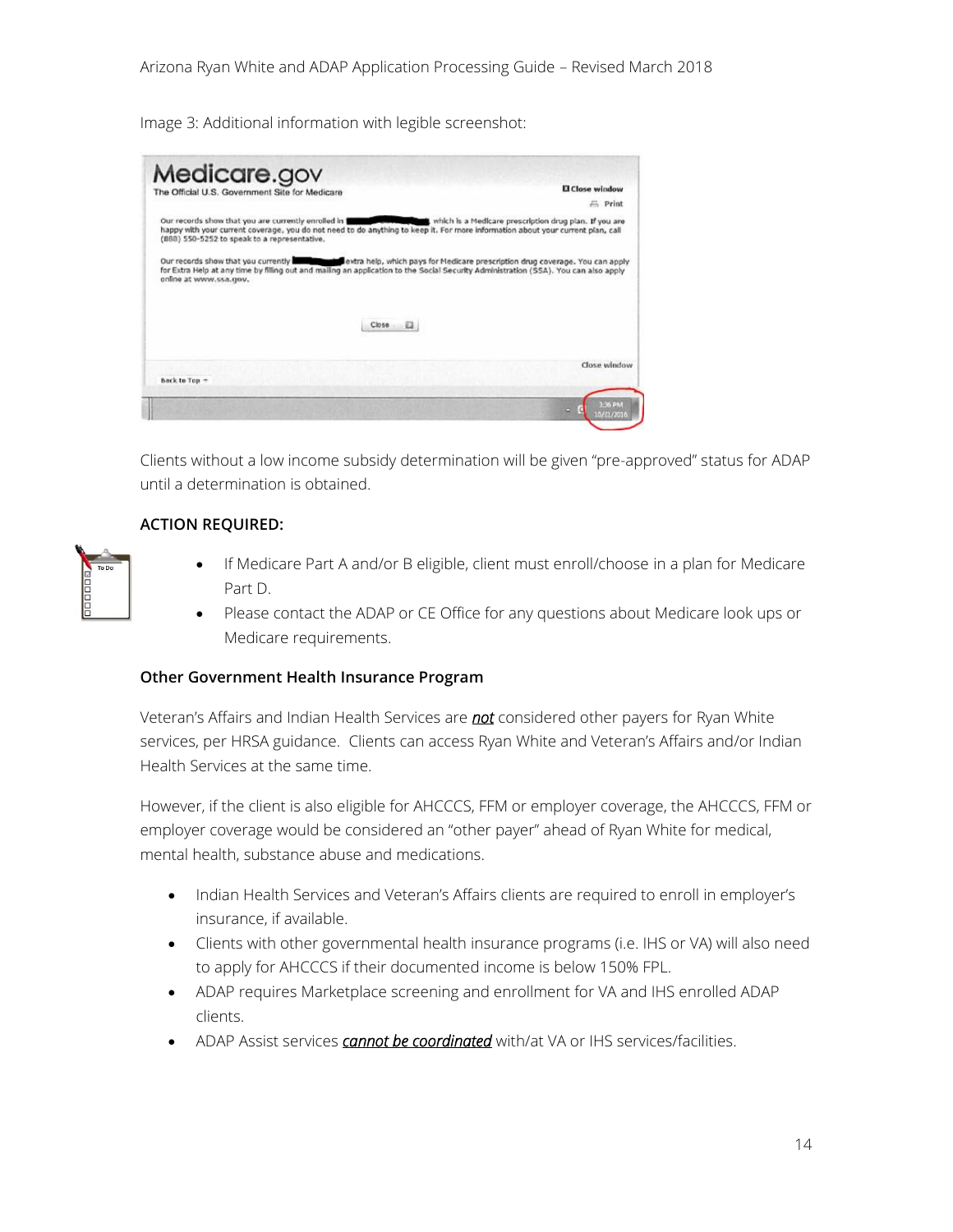#### <span id="page-14-0"></span>**Private or Employer-Provided Health Insurance**

#### **When to Require Enrollment in Employer Insurance**

Clients are required to enroll in employer insurance, if their annual premium cost is less than 9.56% of the primary enrollee's gross annual income. Gross income is the amount paid to the employee before any deductions.

When a client's legal spouse has insurance, the client is required to enroll in the spouse's insurance if the annual premium is less than 9.56% of the family's gross annual income. The spouse may or may not be an ADAP client.

The 9.56% refers to an IRS ruling and changes annually.

#### **Household of One Example:**

Joe Client has \$100 a month taken out of his paycheck from payroll. He makes \$25,000 a year in gross income.

Annual income = \$25,000 Affordability Threshold (annual income X 9.56%) = \$2,390. Monthly premium = \$100 Annual premium (monthly premium X 12) =\$1,200

The Annual Premium of \$1,200 is less than the Affordability Threshold of \$2,390. This client is required to enroll in employer insurance. They must apply for ADAP Assist.

#### **ACTION REQUIRED:**

30000L

- If the client is enrolled in insurance, a copy of the insurance card is greatly appreciated.
- If the client has a valid social security number (SSN) and indicates s/he is employed, regardless of the amount of hours worked, the client's employer will be required to complete the Benefit Verification Form (BVF) in the application addendums. Please see the BVF description for further information.

Clients will be given a pre-approved status until the BVF is received

#### <span id="page-14-1"></span>**Dental Insurance Screening**

This section helps to satisfy the requirement for documenting third party payer screening for direct and dental insurance services.

#### <span id="page-14-2"></span>**Referral Needs**

This section helps clients to self-report potential referral needs.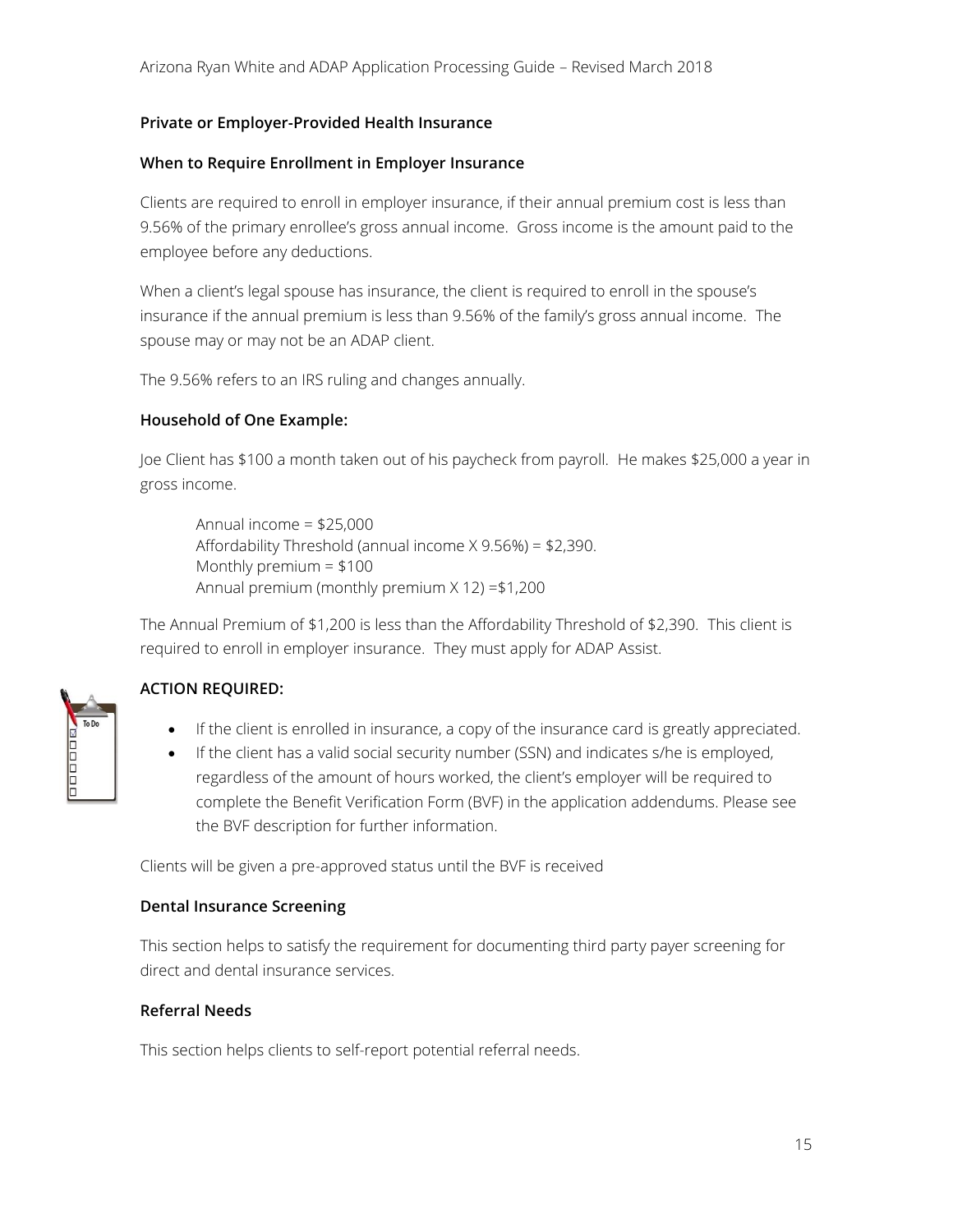When a client self-reports needs in this section, and the client doesn't have a case manager, a case management referral should be offered to the client. RWPA clients who have not seen a medical provider in 6 months are required to be offered a medical case management referral and this is documented on the Client Choice Referral Form.

## <span id="page-15-0"></span>**Page 5: Joint Release of Information (ROI) for Ryan White Part A, Ryan White Part B, ADAP and Delta Dental**

All RWPA, RWPB, ADAP and/or Delta Dental are required to sign and submit the joint ROI at least annually, unless specified otherwise by recipient.



 Reminder: Do not white out on any page or support document(s) for this application. With the exception of the ROI, if a mistake is made, draw a line through the error and initial the change. If a mistake is made on the ROI, please complete a new one. *Please note: The ROI is a legally binding document and cannot be altered in any manner.*

## <span id="page-15-1"></span>**Support Document Guide**

This page is not required for submission. It includes a checklist of all required support documents.

## <span id="page-15-2"></span>**ADDITIONAL ELIGIBILITY FORMS**



| <b>Additional Form</b> | <b>Description</b>                   | When to Use             |
|------------------------|--------------------------------------|-------------------------|
| Change Form            | Collects and sends updates to select | Mid-cycle change to     |
|                        | client information. New form for     | residency, income or    |
|                        | RWPB.                                | insurance.              |
| New Applicant Addendum | Collects demographic and diagnosis   | When a client is new    |
|                        | information required for federal     | to Arizona Ryan White   |
|                        | reporting.                           | services.               |
| <b>MPP</b>             | Medical Provider Page                | When a client is new    |
|                        |                                      | to Arizona ADAP         |
|                        |                                      | services. Can also be   |
|                        |                                      | used as a submission    |
|                        |                                      | of current lab results, |
|                        |                                      | if Provider chooses to  |
|                        |                                      | submit in lieu of       |
|                        |                                      | current lab copies.     |
| Ryan White Self        | Self-employment income can be        | Self-employed clients   |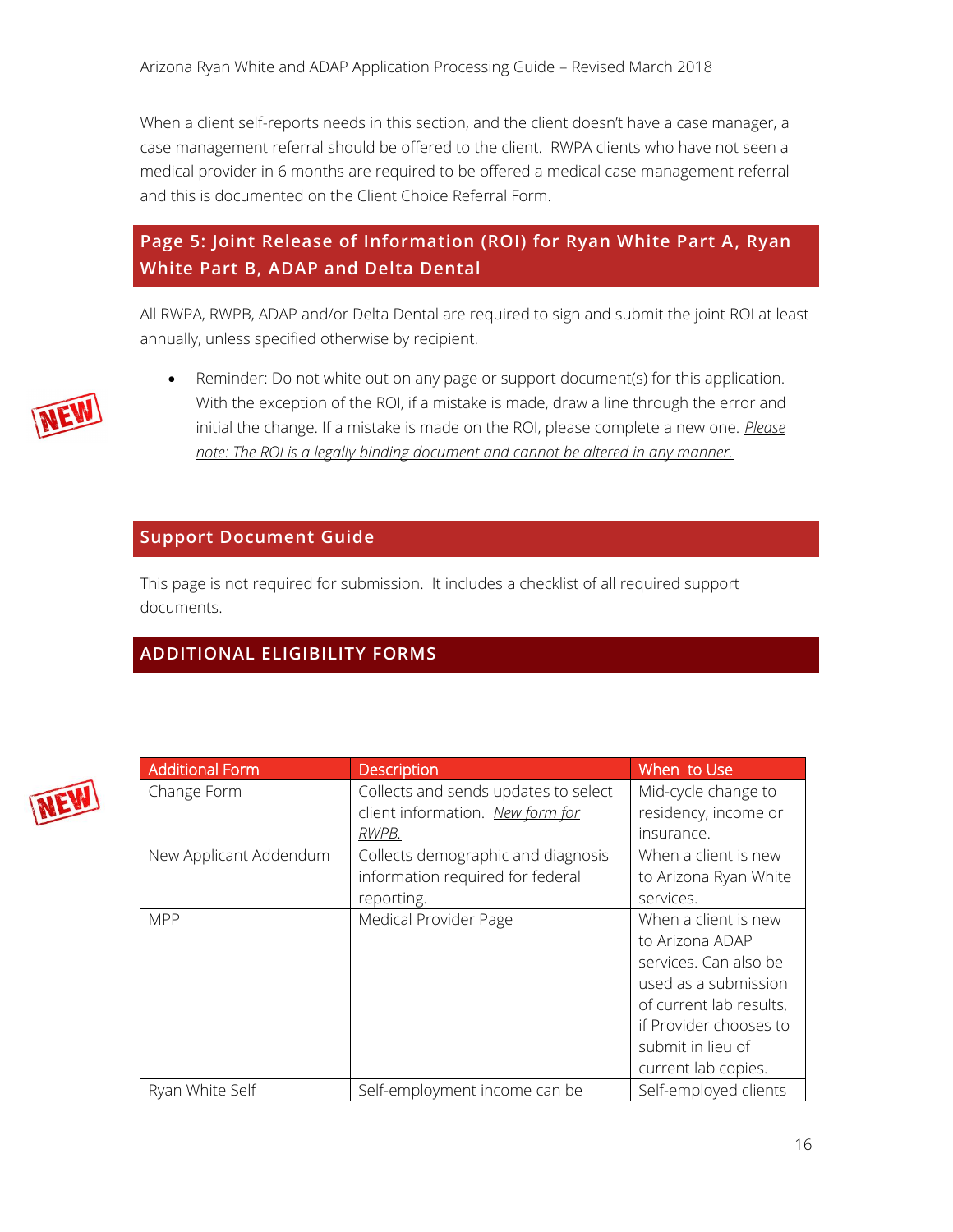| Employment Worksheet                                                                                                     | difficult to calculate. This forms<br>averages 3 months of income.                                                                                                                                                                                                  | submit with their full<br>application and<br>birthday renewal.                                       |
|--------------------------------------------------------------------------------------------------------------------------|---------------------------------------------------------------------------------------------------------------------------------------------------------------------------------------------------------------------------------------------------------------------|------------------------------------------------------------------------------------------------------|
| 90 Day Medical Provider<br>Override Form                                                                                 | Sometimes a doctor may choose to<br>not prescribe antiretroviral<br>medications to their client. This form<br>documents this choice. Please be<br>advised that clients with no HIV<br>medication would be the first people<br>waitlisted, if a waitlist was needed. | Prescribing clinician to<br>complete, as needed,<br>when client is not<br>taking HIV<br>medications. |
| Benefit Verification Form                                                                                                | Ryan White is the payer of last resort.<br>This form is completed by working<br>client's HR programs and confirms<br>client's healthcare coverage.<br>There are two versions - one with an<br>ADAP fax number and one without.                                      | Completed by working<br>clients during full<br>application and<br>birthday renewal.                  |
| Affidavit of Understanding<br>for Individuals enrolled in a<br>federally facilitated<br>marketplace (FFM) health<br>plan | Requested by ADAP. Explains the<br>advanced premium tax credits and<br>client responsibility to report changes<br>in income.                                                                                                                                        | Yearly, by all<br>marketplace enrollees<br>receiving ADAP<br>assistance.                             |

There are additional, standard forms that may or may not be required with the client application.

## <span id="page-16-0"></span>**½ Birthday Renewal Application**

The ½ birthday renewal application is required during the client's ½ birthday month. The client and/or their representative are required to complete all applicable questions and submit current proof of name change, household size, income and/or insurance respectively if this information has changed since the birthday renewal was submitted. If the client has moved within the same service area (i.e. east Tucson to west Tucson), an updated proof of residency will be collected at the next birthday renewal. If the client has moved out of the same service (i.e. Tucson to Yuma) a new birthday application with all required supporting documentation is required.

## <span id="page-16-1"></span>**Change Form**



Required for clients with eligibility-related changes occurring mid-renewal cycle. This attachment will not be mailed with the renewal packets. The document will exist in the addendum documents separate from the application. If the client name, household size, income or insurance respectively has changed since the last renewal, updated support documentation is also required to be submitted. If the client has moved within the same service area, an updated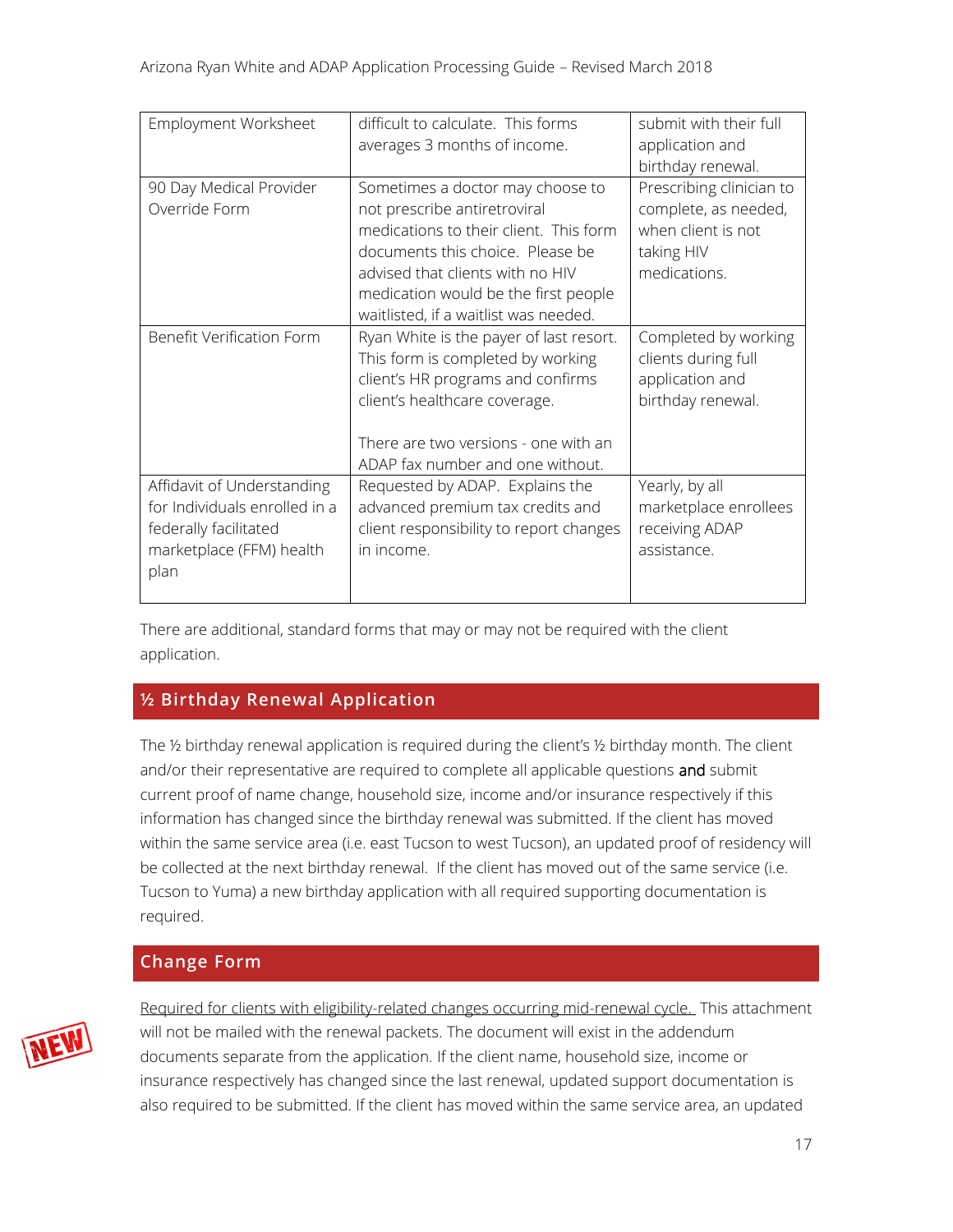proof of residency will be collected at the next birthday renewal. If the client has moved out of the same service (i.e. Tucson to Yuma) a new birthday application with all requested supporting documentation is required.

## <span id="page-17-0"></span>**New Applicant Addendum**

Required for new clients only. This attachment will not be mailed with the renewal packets. The document will exist in the addendum documents separate from the application and is used when a client enters Ryan White care. It includes many federally required reporting elements.

HIV status and risk factors have been moved to this addendum so as to support client confidentiality, reduction in the general application size and since it is required to be gathered only once.

#### <span id="page-17-1"></span>**Ethnicity and Race**

Provide the client's self-reported ethnicity/race. Please inquire and report client racial subgroup, if known.

This data is required for aggregated, federal reporting. During the annual reporting process, any unknowns will be referred to the programs for clarification.

#### <span id="page-17-2"></span>**Risk/Exposure Category**

Provide the client's self-reported risk and exposure category.

This is required for aggregated, federal reporting. During the annual reporting process, any unknowns will be referred to the programs for clarification.

#### <span id="page-17-3"></span>**HIV Diagnosis**

Sometimes when virally suppressed people move from another state there can be challenges with providing a qualifying proof of diagnosis. If your client is unable to access proof of diagnosis, the State health department may be able to assist. Please contact the health department with identifying information (name, birthday, etc.) and the previous state where the client has been diagnosed.

## <span id="page-17-4"></span>**Medical Provider Page (MPP) – Required for New/Initial Clients Only**

#### RWPA, RWPB & ADAP: Required for new/initial clients only.

The Medical Provider Page (MPP) should include:

Quantifiable viral load test results completed within past six months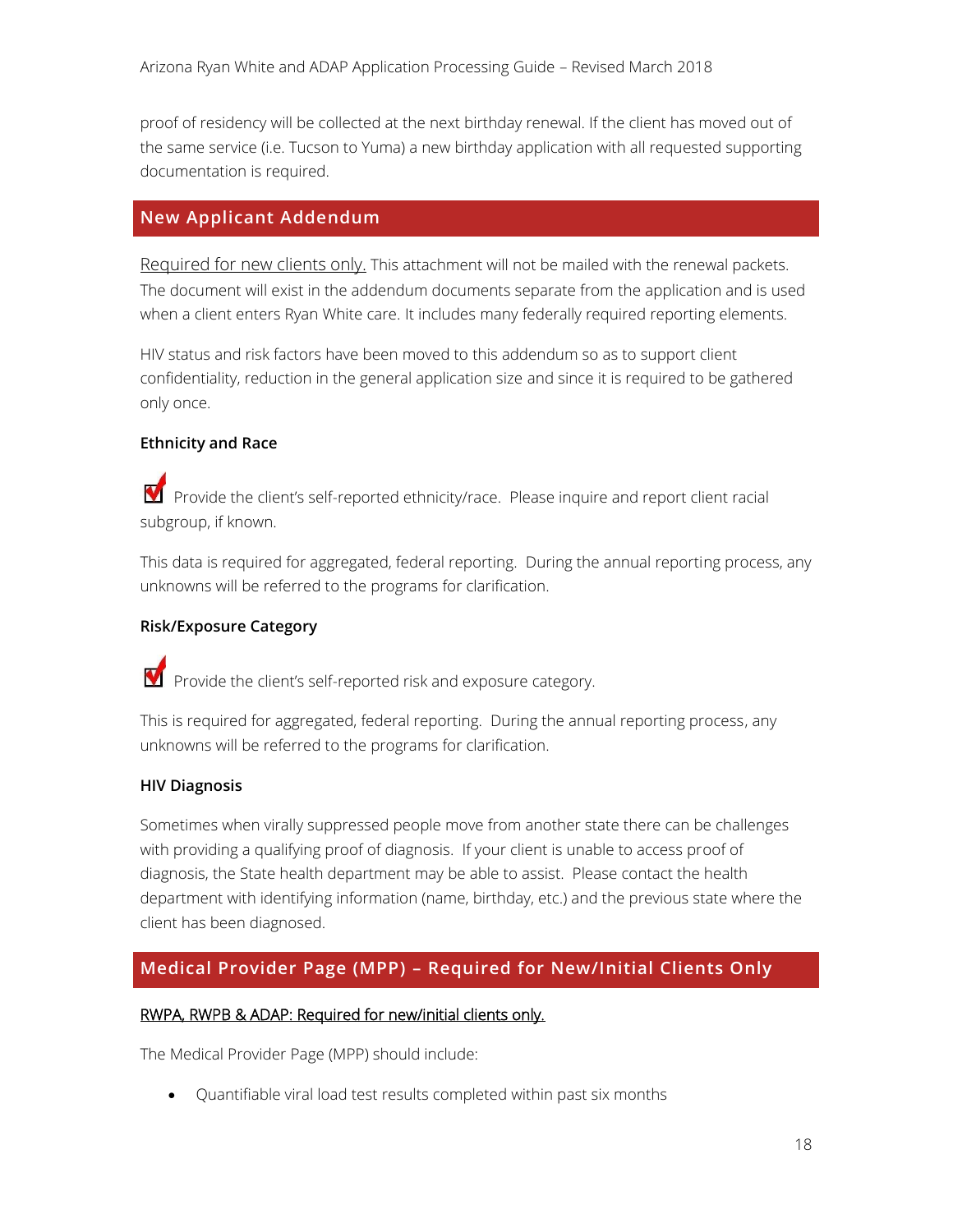- Electronic or paper copy of prescription to include HIV medications
- Signature indicating Proof of Diagnosis (for ADAP only)

Clients must provide quantifiable viral load test results, completed within the past six months. These labs are an eligibility requirement for Part A, B and ADAP. The collection and review of labs help us to measure if Ryan White services are helping make clients healthier. *A clinician signed MPP may be substituted for a copy of a viral load test for RWPB clients.* 

ADAP Assist (Insurance assistance program) ongoing eligibility requires:

- Quantifiable viral load test results completed within past six months
- Proof of medication fills may be required if ADAP is unable to access documentation that client is filling HIV prescription.

Sometimes a clinician will choose to not prescribe HIV medications. If the clinician has not prescribed HIV medications, the client may be preapproved for ADAP for 90 days. If the clinician decides to not begin medications after 90 days, a Medical Provider Request for Maintenance of Program Coverage will be required. This form is located in the addendum and described below.

In reviewing MPP's, if the Eligibility Staff notice a request for HCV medication assistance, please forward this to the ADAP Operations Manager immediately. Necessary follow up needs to occur to inquire if the client could benefit from our HCV assistance program for co-infected enrollees.

## <span id="page-18-0"></span>**Ryan White Self-Employment Worksheet**

Clients with self-employment **must** complete, sign and submit the Ryan White Self-Employment Worksheet. The client's most recent complete IRS Tax Filing Document can be provided as a means to assist with completion of the worksheet. However, the most recent complete IRS Tax Filing Document **cannot** be submitted as a proof of income.

## <span id="page-18-1"></span> **90 day medical provider override form**

If the clinician has not prescribed HIV medications, the client may be preapproved for ADAP for 90 days to allow access to non-HIV medications. This form is required if the clinician decides to not begin HIV medications after the initial 90 day pre-approved coverage period.

The purpose of the ADAP program is to link clients to life saving medications and support viral load suppression. When or if the loss of funding requires an enrollment waitlist be implemented, assisting clients with HIV medications will be prioritized. Clients that are not accessing HIV medications would be among the first group to be waitlisted.

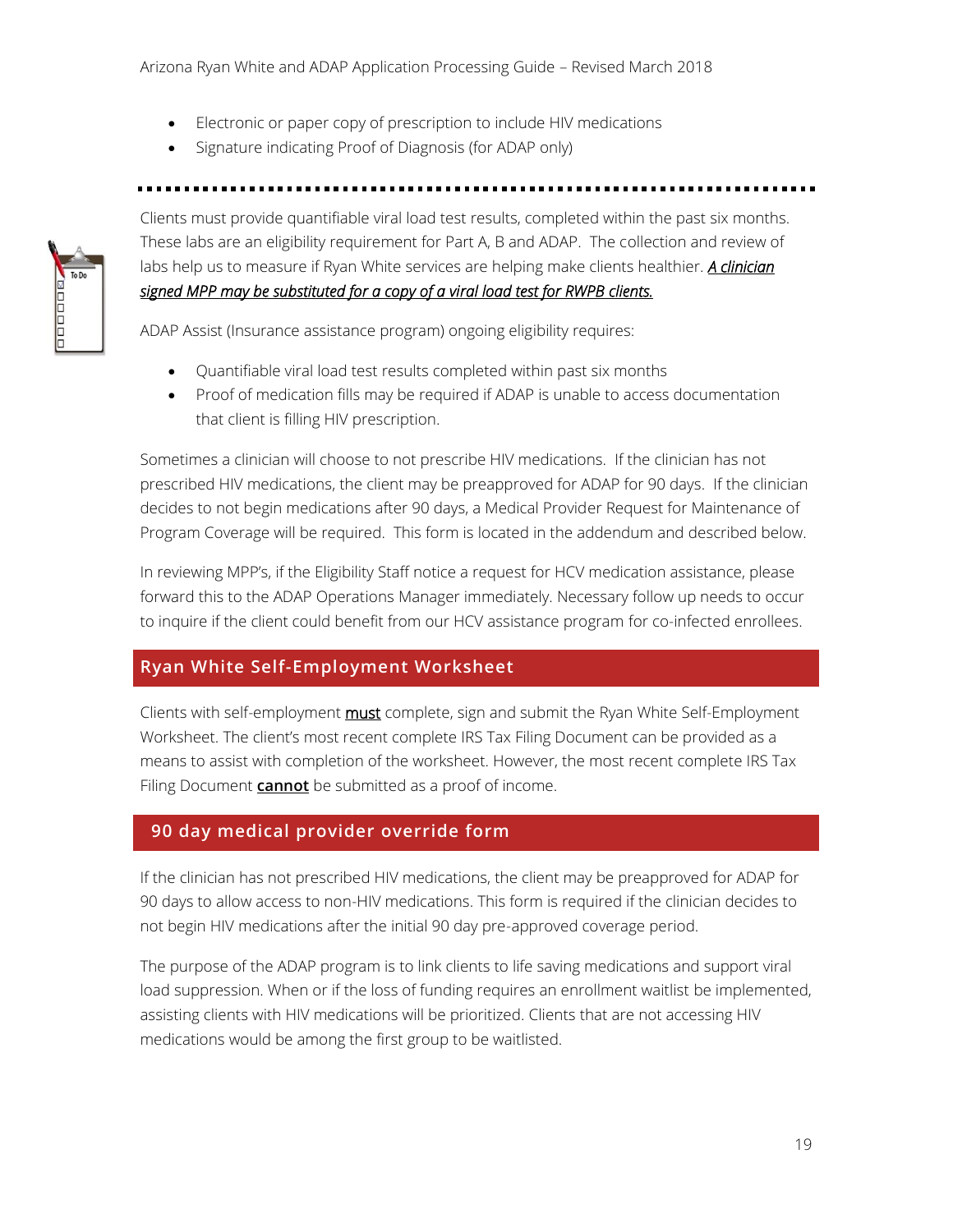Client enrolled in antiretroviral clinical trials that wish to remain on ADAP for copay assistance for non-HIV medications will also use this form. The client's doctor must complete this form indicating clinic trial in the "other" box.

## <span id="page-19-0"></span>**Benefit Verification Form (BVF)**

The Benefit Verification Form is mandatory for all clients who indicate being employed or that a spouse is employed, regardless of the amount of hours worked, unless the client is currently enrolled into a non-FFM insurance plan; i.e. employer coverage (client or spouse), Medicare or AHCCCS. This form documents the Ryan White program's federally mandated payer of last resort and vigorous pursuit requirements.

This attachment will not be mailed with the renewal packets. Document will exist in the addendum documents separate from application and used as needed.

All questions must be completed and signed by the employer human resources/benefit liaison **NOT** the client.

#### **Why are there two Benefit Verification Forms?**

One version contains the ADAP fax number so the client's employer can return the document.

The second version does not include an ADAP fax number. During the pilot, some clients were concerned that the ADAP fax number could be traced back to the ADAP program and the client's status could be disclosed. With the second version, the client is responsible for providing the form to the employer for completion and returning the completed form to ADHS.

## <span id="page-19-1"></span>**Income Worksheet – Internal Use Only Document**

The income worksheet is an excel document separate from the application. A copy may be requested directly from RWPA/ADAP staff.

The income worksheet calculates income for clients with pay check stubs and/or multiple sources of income. This form ensures consistency of income calculation.

Multiplier - how often the client is paid

 $52 = \text{Weekly}$  $26$  = Every other week 24 = Two times per month 12 = Once a month

 $#$  of pay periods - The number of pay periods for which the client has provided documentation (for example, "2" would be entered for 2 check stubs covering 2 pay periods. Enough pay periods need to be provided to cover one month of income.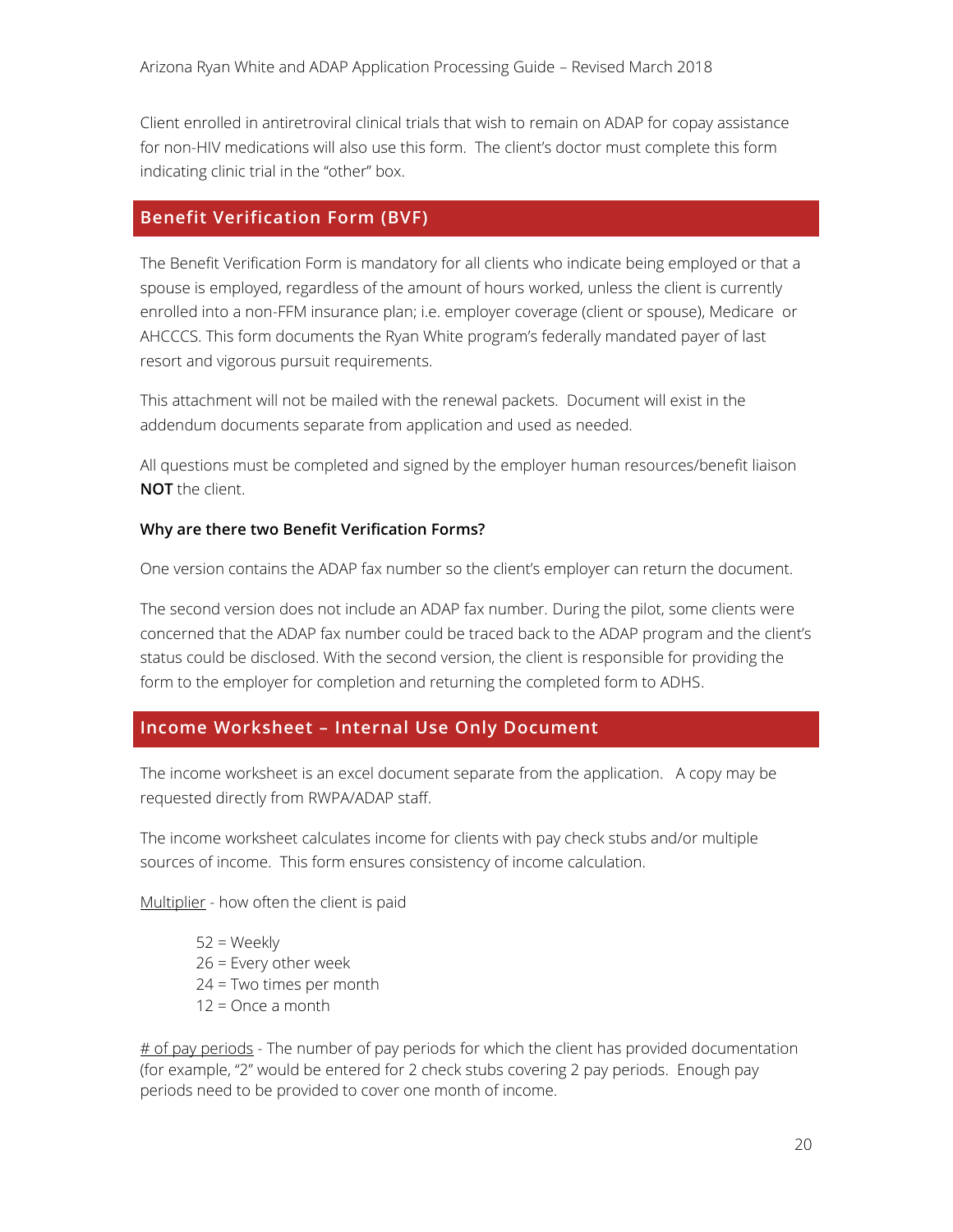Period #1, Period #2, etc. – enter the **gross** dollar amount from the check stub

The worksheet will calculate the monthly and annual income and FPL for the client; the monthly and annual income should be written on the application. The annual income is entered in CW.

## <span id="page-20-0"></span>**TRAINING MATERIAL FOR ADAP AND CE STAFF**

## <span id="page-20-1"></span>**RWPA Central Eligibility Status Terms**

Eligible – CE status when a client has provided all required documentation and has been determined able to receive Ryan White services. *(Formerly "Current" in RWPA or "Active" in ADAP)*

Not Eligible - CE status when a client has not provided all required documentation within the specified timeframe and cannot receive Ryan White services. *(Formerly "Not Active" in ADAP)*

Pending – CE status for the birthday or half-birthday month during which a client is due to renew eligibility; only used in RWPA.

Pre-Approved – CE status when a client has provided the preliminary documentation required for eligibility and has been determined able to receive Ryan White services for a Pre-Approval Timeframe (see definition above) until the final eligibility documents are submitted. *(Formerly "Conditional Eligibility" in RWPA).* 

Pre-Approval Timeframe (PAT) – the timeframe from the date when the client is given "pre-approved" eligibility status until the end of the month following the intake/renewal month (ex: a client who receives pre-approval status on 4/12 has until 5/31 to submit documents). Once the documents are received, processed and accepted, the client will become "eligible". If documents are not received by the end of the PAT, the client's eligibility status will become "not eligible".

<span id="page-20-2"></span>

| Table of Integrated Eligibility Terms |                        |                       |
|---------------------------------------|------------------------|-----------------------|
| <b>OLD RWPA/CE STATUS</b>             | <b>OLD ADAP STATUS</b> | <b>NEW STATUS</b>     |
| Current                               | Active                 | Eligible              |
| Pending - Inc/Res Due                 | N/A                    | Pending - Inc/Res Due |
| Not Eligible                          | Not Active             | Not Eligible          |
| Pre-Approved Labs Pending N/A         |                        | Pre-Approved - Labs   |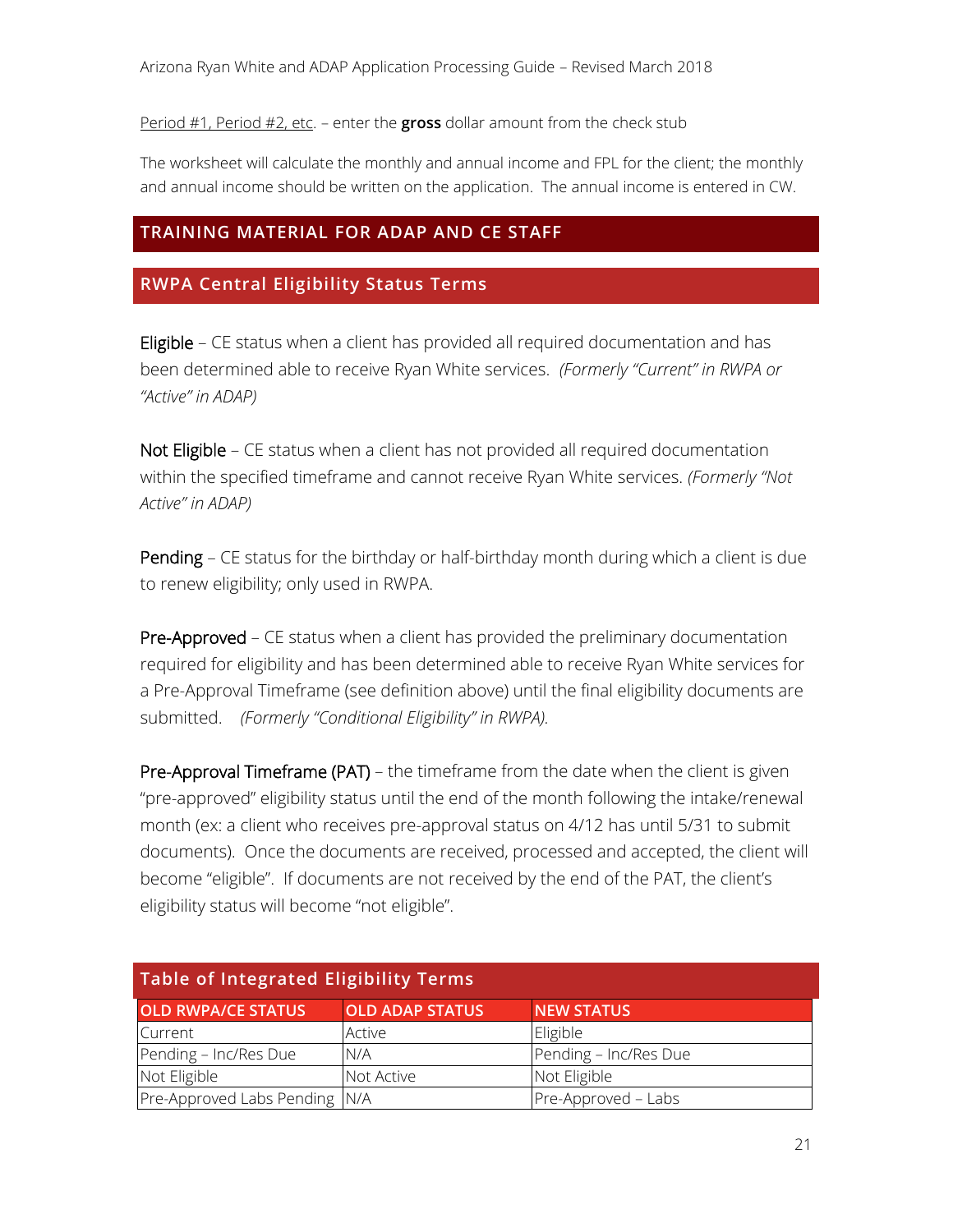| N/A                     | PCD | Pre-Approved - AHCCCS                |
|-------------------------|-----|--------------------------------------|
| N/A                     | PCD | Pre-Approved - BVF                   |
| Pre-Approved Renewal in | N/A | Pre-Approved - Renewal in Process    |
| Process                 |     | (RWPA only)                          |
| Pending - Conditional   | N/A | Pre-Approved - Intake - Diagnosis    |
| Eligibility             |     | (RWPA only)                          |
| Pending - Conditional   | N/A | Pre-Approved - Intake - Income (RWPA |
| Eligibility             |     | only)                                |
| Pending - Conditional   | N/A | Pre-Approved – EIS (RWPA only)       |
| Eligibility             |     |                                      |
| N/A                     | PCD | Pre-Approved - Change Form in        |
|                         |     | Process                              |

## <span id="page-21-0"></span>**CAREWare Additional Data Entry (For CE/ADAP Staff)**

ADAP and CE must enter additional information for clients applying to the program. This data entry helps with completeness for RSR and ADR annual reporting and should be based on the application. Most RSR and ADR items are already handled with the direct entry. The following items need staff input, decision(s) and data entry.

#### <span id="page-21-1"></span>**Eligibility Data Entry & Processing**

As per RWPA, RWPB or ADAP eligibility rules.

#### <span id="page-21-2"></span>**Housing Data Entry**

Reflects client's most recent housing status. There are multiple options, but the programs are only using the following three.

| Type of<br><b>Housing</b> | <b>Key Questions</b>                                                                                                                                                                                 | <b>Examples</b>                                                                                                                                                                                                                                                                                                            |
|---------------------------|------------------------------------------------------------------------------------------------------------------------------------------------------------------------------------------------------|----------------------------------------------------------------------------------------------------------------------------------------------------------------------------------------------------------------------------------------------------------------------------------------------------------------------------|
| Stable<br>Housing         | Is this a long term living<br>solution? (rental agreements<br>count!)<br>If another program is<br>helping pay - the rules or<br>name should not include<br>words like "short term" or<br>"temporary" | Unsubsidized rental or owning of a room,<br>$\bullet$<br>house or apartment.<br>Public housing, which may be subsidized<br>$\bullet$<br>HOPWA - except Short-Term Rent,<br>$\bullet$<br>Mortgage and Utility (STRMU) Assistance<br>Program<br>Long term facilities (may be psychiatric,<br>$\bullet$<br>foster care, etc.) |
| Temporary<br>Housing      | Short term assistance or<br>solutions                                                                                                                                                                | Transitional housing for homeless people.<br>'Couch surfing' with family and friends.<br>٠<br>Visiting an institution (psychiatric facility,<br>substance abuse facility, etc.)                                                                                                                                            |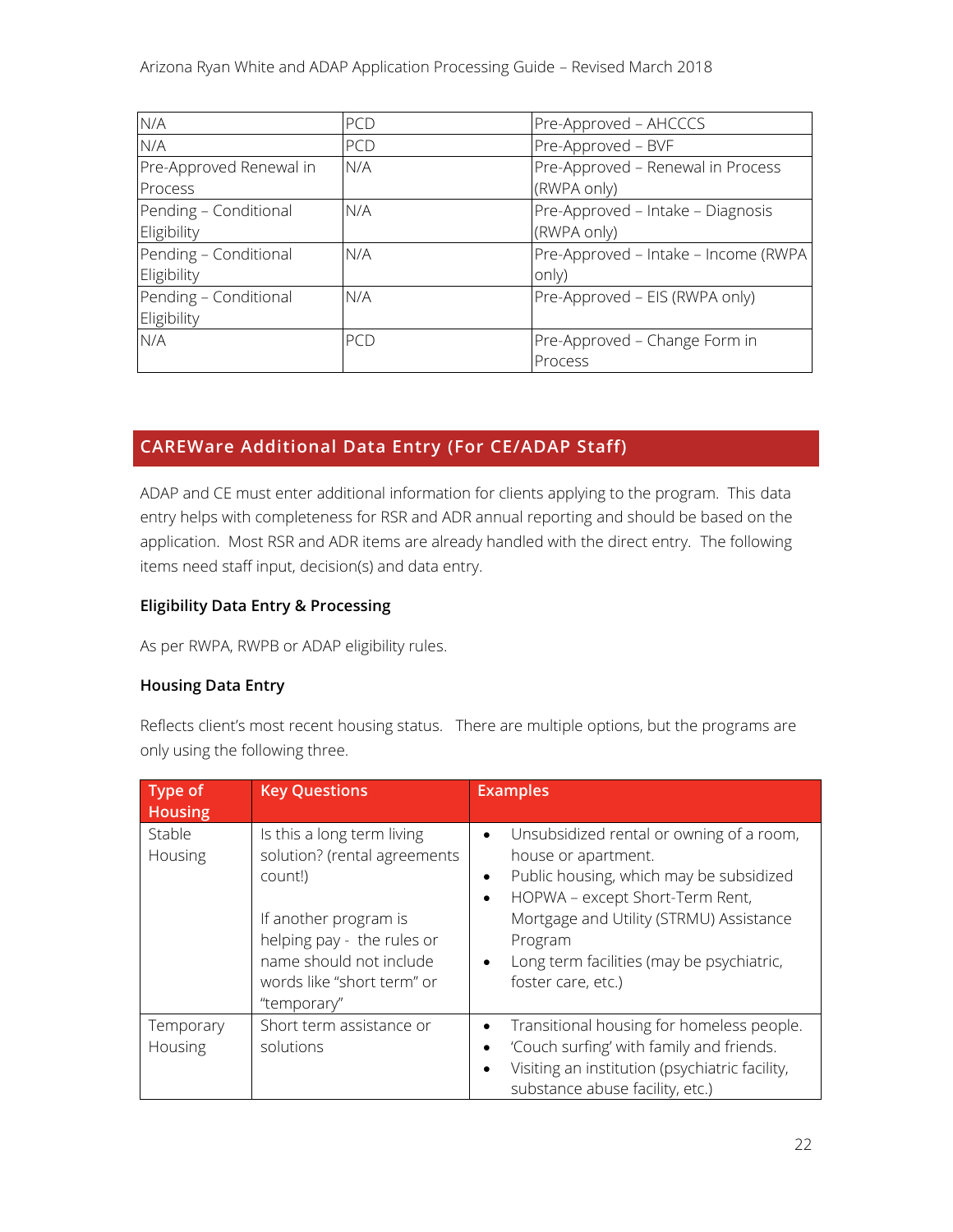|                |                            | Ryan White funded housing                    |
|----------------|----------------------------|----------------------------------------------|
| Unstable       | Is there a housing         | Emergency shelter                            |
| <b>Housing</b> | emergency or the person is | Living in your car                           |
|                | Incarcerated?              | Jail, prison, or Juvenile detention facility |
|                |                            | Hotel or motels paid with emergency          |
|                |                            | shelter voucher.                             |

#### <span id="page-22-0"></span>**Medical Clinic HIV Care Identification**

The RSR and ADR also require information on what type of medical practice the clients are being seen at. The following locations are used by the Programs:

- 1. **Hospital Outpatient Center** Example include: MIHS, PIMC, VA, El Rio, Petersen Clinic (UofA), North Country, Northland Cares etc.
- 2. **Private Practice** Any other non-Ryan White funded clinic. Examples include: Pueblo Family Physicians, Spectrum Medical Group.
- 3. **No Primary Source of Care** Only if the client has not identified a clinic. Would include listing of an emergency room.

#### <span id="page-22-1"></span>**Acronyms**

- **ADAP** AIDS Drug Assistance Program
- **ADHS** Arizona Department of Health Services
- **AHCCCCS** Arizona Health Care Cost Containment System (Arizona's version of Medicaid)
- **CE**  Central Eligibility
- **BVF** Benefits Verification Form
- **DES** Department of Economic Security
- **FFM** Federally Facilitated Marketplace
- **IHS** Indian Health Service
- **LIS** Low Income Subsidy (for Medicare Part D)
- **MPP** Medical Provider Page

**PAT** – Pre-approved timeframe. For use by ADAP and RWPA Central Eligibility Office in defined situations.

**RWISE** – Ryan White Integrated Statewide Eligibility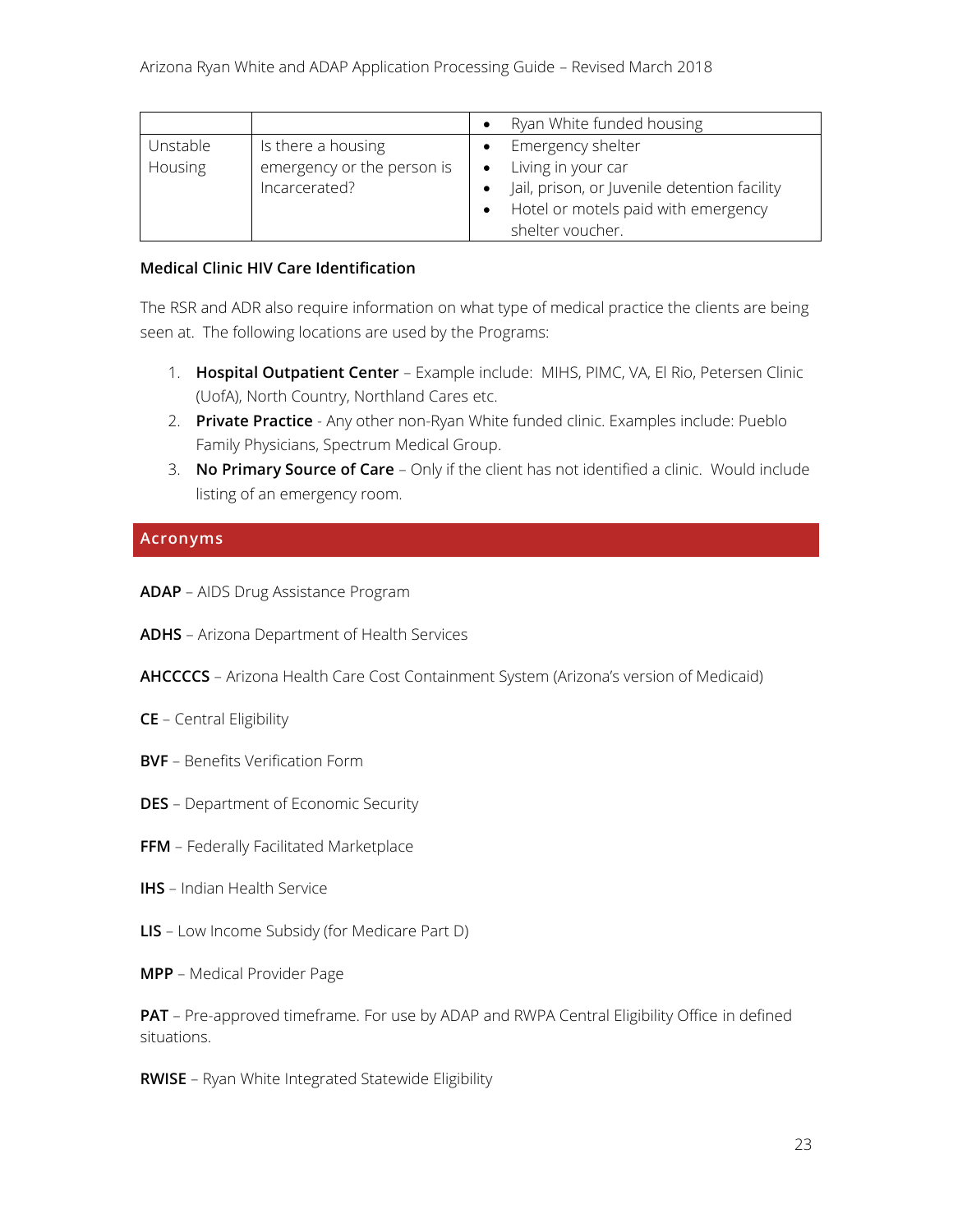- **RWPA** Ryan White Part A
- **RWPB** Ryan White Part B
- **TANF** Temporary Assistance to Needy Families
- **SAAF** Southern Arizona AIDS Foundation
- VA Veteran's Administration